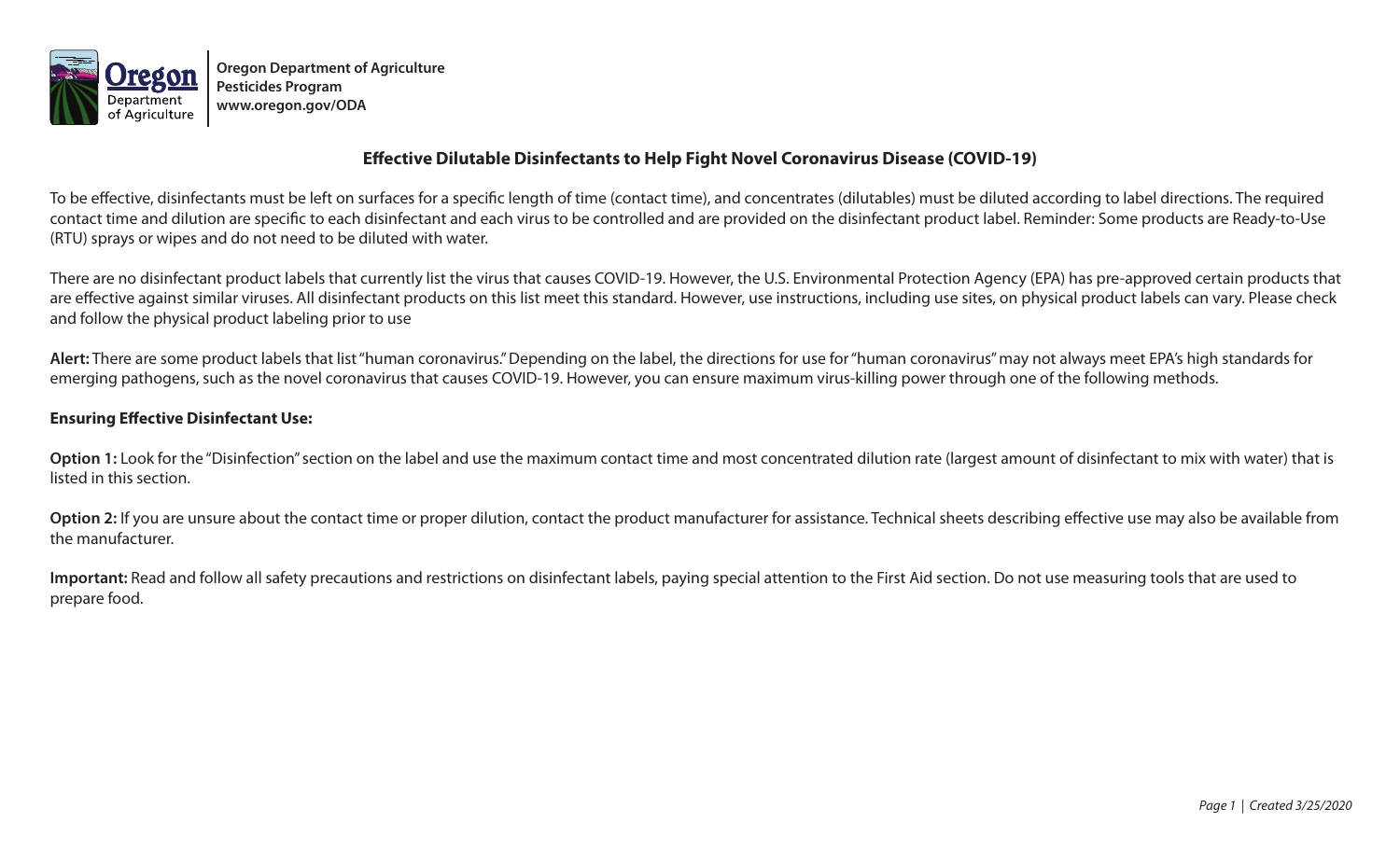| No.            | <b>Product Manufacturer /</b><br><b>Distributor</b> | <b>Product Name</b>                                                              | EPA Reg. No.        | <b>Product Type</b> | <b>Follow the disinfection</b><br>labeling direction for:1 | <b>Contact Time<sup>1</sup></b><br>(how many minutes<br>to keep surfaces wet<br>with disinfectant) | <b>Dilution Rate</b> <sup>2,3</sup><br>(ounces or fluid ounces<br>per gallon unless<br>otherwise noted) |
|----------------|-----------------------------------------------------|----------------------------------------------------------------------------------|---------------------|---------------------|------------------------------------------------------------|----------------------------------------------------------------------------------------------------|---------------------------------------------------------------------------------------------------------|
| 1.             | 2 XL CORPORATION                                    | <b>CDiffend Disinfecting Tablets</b>                                             | 71847-6-82144       | Dilutable           | Hepatitis A virus;<br>Coxsackievirus B3                    |                                                                                                    | 4306 ppm                                                                                                |
| 2.             | <b>3M COMPANY</b>                                   | 3M Non-Acid Disinfectant Bathroom Cleaner Conc                                   | 1839-166-10350      | Dilutable           | <b>Human Coronavirus</b>                                   | 10                                                                                                 |                                                                                                         |
| 3.             | <b>3M COMPANY</b>                                   | 3M HB Quat Disinfectant Cleaner Concentrate                                      | 61178-5-10350       | Dilutable           | <b>Human Coronavirus</b>                                   | 10                                                                                                 | 0.35                                                                                                    |
| $^{\prime}$ 4. | <b>3M COMPANY</b>                                   | 3M C. Diff Solution Tablets                                                      | 71847-6-10350       | Dilutable           | Hepatitis A virus;<br>Coxsackievirus B3                    |                                                                                                    | 4306 ppm                                                                                                |
| 5.             | <b>AFFLINK LLC</b>                                  | Afflink Member Brands Affex Cleaning Solutions<br><b>Germicidal Ultra Bleach</b> | 70271-13-88891      | Dilutable           | <b>Human Coronavirus</b>                                   | 5                                                                                                  | 6                                                                                                       |
| 6.             | <b>AIRKEM PROFESSION</b><br><b>PRODUCT</b>          | <b>Ecolab HB Quat</b>                                                            | 61178-1-42964       | Dilutable           | <b>Human Coronavirus</b>                                   | 10                                                                                                 | $\overline{2}$                                                                                          |
| 7.             | ALEX C FERGUSSON LLC                                | Quat 20                                                                          | 10324-94-833        | Dilutable           | <b>Human Coronavirus</b>                                   | 10                                                                                                 | 0.4                                                                                                     |
| 8.             | ALEX C FERGUSSON LLC                                | Lemon Velvet                                                                     | 1839-168-833        | Dilutable           | <b>Human Coronavirus</b>                                   | 10                                                                                                 | 4                                                                                                       |
| 9.             | ALEX C FERGUSSON LLC                                | Vigil-Quat                                                                       | 6836-70-833         | Dilutable           | Norovirus                                                  | 10                                                                                                 | 0.77                                                                                                    |
| 10.            | <b>AMREP INC</b>                                    | Misty Biodet ND32 - Lemon                                                        | 47371-192-<br>10807 | Dilutable           | Adenovirus                                                 | 10                                                                                                 | 16                                                                                                      |
| 11.            | <b>AMREP INC</b>                                    | Misty Biodet ND32 - Pine                                                         | 47371-192-<br>10807 | Dilutable           | Adenovirus                                                 | 10                                                                                                 | 16                                                                                                      |
| 12.            | <b>ANABEC INC</b>                                   | Anasphere Plus                                                                   | 61178-1-72786       | Dilutable           | <b>Human Coronavirus</b>                                   | 10                                                                                                 | $\overline{2}$                                                                                          |
| 13.            | <b>ANDERSON CHEMICAL</b><br><b>COMPANY</b>          | Laundry San                                                                      | 10324-117-150       | Dilutable           | <b>Human Coronavirus</b>                                   | 10                                                                                                 | 0.6                                                                                                     |
| 14.            | <b>ANDERSON CHEMICAL</b><br><b>COMPANY</b>          | <b>BARRIER II</b>                                                                | 1839-86-150         | Dilutable           | <b>Human Coronavirus</b>                                   | 10                                                                                                 | 0.7                                                                                                     |
| 15.            | <b>ANDERSON CHEMICAL</b><br><b>COMPANY</b>          | Defend                                                                           | 1839-95-150         | Dilutable           | Human Coronavirus                                          | 10                                                                                                 | $\overline{2}$                                                                                          |
| 16.            | <b>AQUA CHEMPACS LLC</b>                            | <b>Disinfectant Cleaner</b>                                                      | 1839-176-88326      | Dilutable           | <b>Human Coronavirus</b>                                   | $10$                                                                                               | 1552 ppm                                                                                                |
| 17.            | ARJOHUNTLEIGHT INC                                  | Cen-Kleen IV Cleaner/One-Step Disinfectant                                       | 6836-75-45556       | Dilutable           | Norovirus                                                  | 10                                                                                                 | 8                                                                                                       |
| 18.            | <b>AUSTRALIAN GOLD LLC</b>                          | Australian Gold pH Neutral Disinfectant Sanitizer                                | 47371-131-<br>61617 | Dilutable           | Adenovirus                                                 | 10                                                                                                 | 8                                                                                                       |
| 19.            | <b>AUTO-CHLOR SYSTEM</b>                            | Auto-Chlor System Roomsense 200 Disinfectant<br>Cleaner                          | 1839-166-6243       | Dilutable           | <b>Human Coronavirus</b>                                   | 10                                                                                                 |                                                                                                         |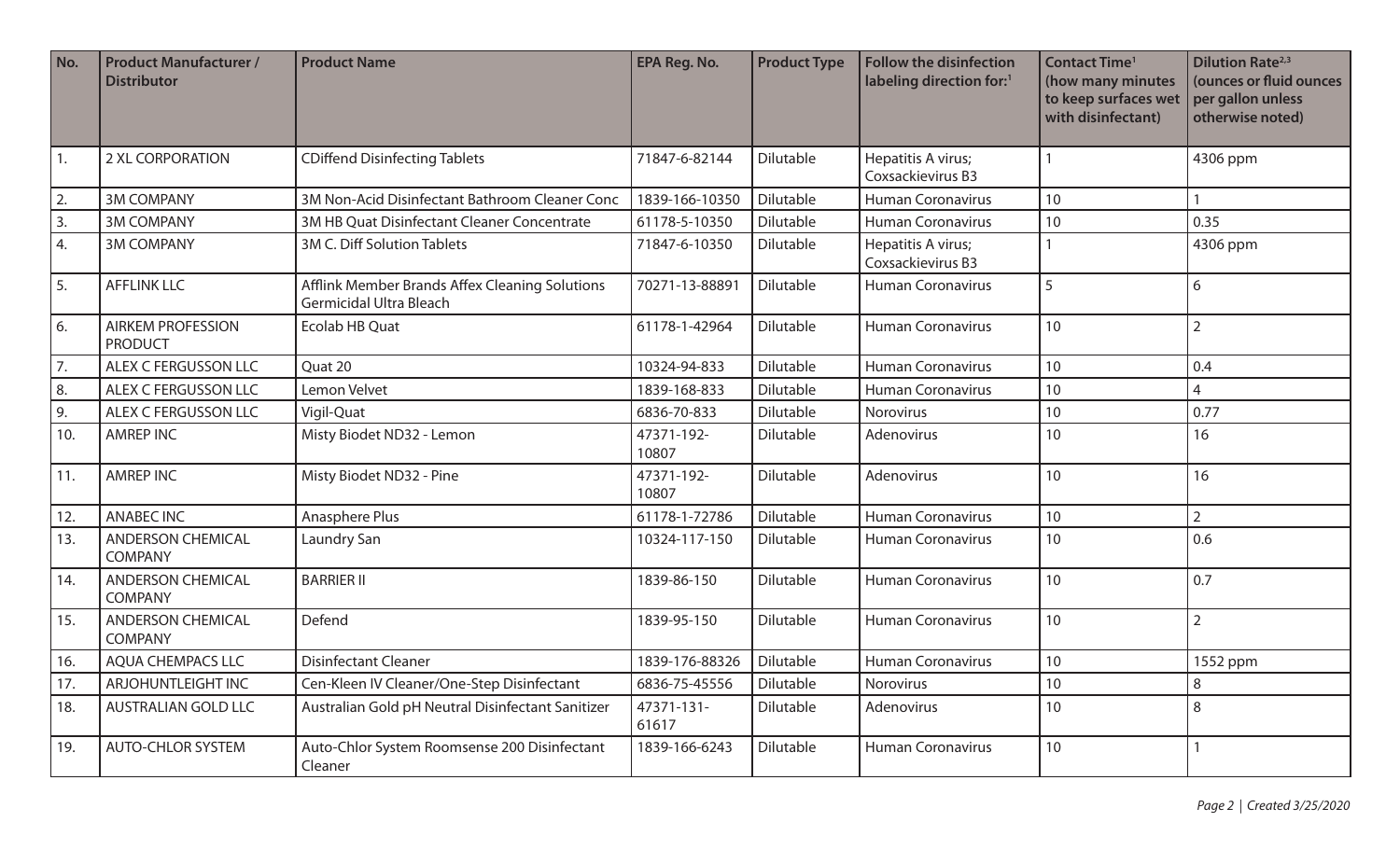| No. | <b>Product Manufacturer /</b><br><b>Distributor</b> | <b>Product Name</b>                                    | EPA Reg. No.        | <b>Product Type</b> | <b>Follow the disinfection</b><br>labeling direction for: <sup>1</sup> | <b>Contact Time<sup>1</sup></b><br>(how many minutes<br>to keep surfaces wet<br>with disinfectant) | <b>Dilution Rate</b> <sup>2,3</sup><br>(ounces or fluid ounces<br>per gallon unless<br>otherwise noted) |
|-----|-----------------------------------------------------|--------------------------------------------------------|---------------------|---------------------|------------------------------------------------------------------------|----------------------------------------------------------------------------------------------------|---------------------------------------------------------------------------------------------------------|
| 20. | <b>AUTO-CHLOR SYSTEM</b>                            | Auto-Chlor System Solution QA Ultra Sanitizer          | 1839-86-6243        | Dilutable           | <b>Human Coronavirus</b>                                               | 10                                                                                                 | 0.7                                                                                                     |
| 21. | <b>AUTO-CHLOR SYSTEM</b>                            | DC 33                                                  | 1839-95-6243        | Dilutable           | <b>Human Coronavirus</b>                                               | 10                                                                                                 | $\overline{2}$                                                                                          |
| 22. | <b>BAD AXE PRODUCTS LLC</b>                         | ONSLAUGHT                                              | 61178-1-88903       | Dilutable           | <b>Human Coronavirus</b>                                               | 10                                                                                                 | $\overline{2}$                                                                                          |
| 23. | <b>BASF CORP</b>                                    | Green-Shield II Disinfectant                           | 10324-94-7969       | Dilutable           | <b>Human Coronavirus</b>                                               | 10                                                                                                 | 0.4                                                                                                     |
| 24. | <b>BASF CORP</b>                                    | Green-Shield II Disinfectant & Algicide                | 10324-94-7969       | Dilutable           | <b>Human Coronavirus</b>                                               | 10                                                                                                 | 0.4                                                                                                     |
| 25. | <b>BEST SANITIZERS INC</b>                          | <b>ALPET No-Rinse Quat Sanitizer</b>                   | 1839-86-73232       | Dilutable           | <b>Human Coronavirus</b>                                               | 10                                                                                                 | 0.7                                                                                                     |
| 26. | <b>BETCO CORPORATION LTD</b>                        | Betco pH7Q Dual                                        | 10324-141-4170      | Dilutable           | <b>Human Coronavirus</b>                                               | 10                                                                                                 | 0.5                                                                                                     |
| 27. | <b>BETCO CORPORATION LTD</b>                        | pH7Q                                                   | 47371-131-4170      | Dilutable           | Adenovirus                                                             | 10                                                                                                 | 8                                                                                                       |
| 28. | <b>BETCO CORPORATION LTD</b>                        | <b>Betco Pine Quat</b>                                 | 47371-192-4170      | Dilutable           | Adenovirus                                                             | 10                                                                                                 | 16                                                                                                      |
| 29. | <b>BETCO CORPORATION LTD</b>                        | <b>Betco Symplicity Sanibet Multi-Range</b>            | 6836-266-4170       | Dilutable           | Norovirus                                                              | 10                                                                                                 | 0.6                                                                                                     |
| 30. | <b>BETCO CORPORATION LTD</b>                        | <b>Betco Triforce</b>                                  | 6836-349-4170       | Dilutable           | Enterovirus D68; Norovirus   5                                         |                                                                                                    |                                                                                                         |
| 31. | <b>BETCO CORPORATION LTD</b>                        | Betco Quat-Stat 5                                      | 6836-361-4170       | Dilutable           | Norovirus                                                              | 5                                                                                                  | $\overline{2}$                                                                                          |
| 32. | <b>BETCO CORPORATION LTD</b>                        | Quat-Stat SC One Step Disinfectant, Cleaner            | 6836-78-4170        | Dilutable           | Norovirus                                                              | 10                                                                                                 | $\overline{2}$                                                                                          |
| 33. | <b>BHS MARKETING LLC</b>                            | ProQuat 5                                              | 10324-117-<br>74225 | Dilutable           | <b>Human Coronavirus</b>                                               | 10                                                                                                 | 0.6                                                                                                     |
| 34. | <b>BHS MARKETING LLC</b>                            | Proquat                                                | 10324-63-74225      | Dilutable           | Human Coronavirus                                                      | 10                                                                                                 | 0.8                                                                                                     |
| 35. | <b>BRIGHT SOLUTIONS</b>                             | <b>Bright Solutions Concentrated Quat Disinfectant</b> | 10324-154-<br>75473 | Dilutable           | <b>Human Coronavirus</b>                                               | 10                                                                                                 | $\overline{2}$                                                                                          |
| 36. | <b>BRIGHT SOLUTIONS</b>                             | <b>Bright Solutions DNA</b>                            | 10324-93-75473      | Dilutable           | <b>Human Coronavirus</b>                                               | 10                                                                                                 | $\overline{2}$                                                                                          |
| 37. | <b>BRULIN AND CO INC</b>                            | Uniquat Neutral Disinfectant 256                       | 10324-108-106       | Dilutable           | <b>Human Coronavirus</b>                                               | 10                                                                                                 | 0.5                                                                                                     |
| 38. | <b>BRULIN AND CO INC</b>                            | Patco Quat Clean IV                                    | 10324-117-<br>53992 | Dilutable           | <b>Human Coronavirus</b>                                               | 10                                                                                                 | 0.6                                                                                                     |
| 39. | <b>BRULIN AND CO INC</b>                            | Green Bathroom Cleaner                                 | 10324-80-106        | Dilutable           | <b>Human Coronavirus</b>                                               | 10                                                                                                 | 3                                                                                                       |
| 40. | <b>BRULIN AND CO INC</b>                            | BruTab 6S                                              | 71847-6-106         | Dilutable           | Hepatitis A virus;<br>Coxsackievirus B3                                |                                                                                                    | 4306 ppm                                                                                                |
| 41. | <b>BRULIN AND CO INC</b>                            | <b>Bru-Clean TbC 2</b>                                 | 71847-7-106         | Dilutable           | Hepatitis A virus;<br>Coxsackievirus B3                                |                                                                                                    | 4306 ppm                                                                                                |
| 42. | <b>BUCKEYE INTERNATIONAL</b><br><b>INC</b>          | <b>Buckeye Watchdog NF</b>                             | 10324-155-559       | Dilutable           | <b>Human Coronavirus</b>                                               | 10                                                                                                 | 1                                                                                                       |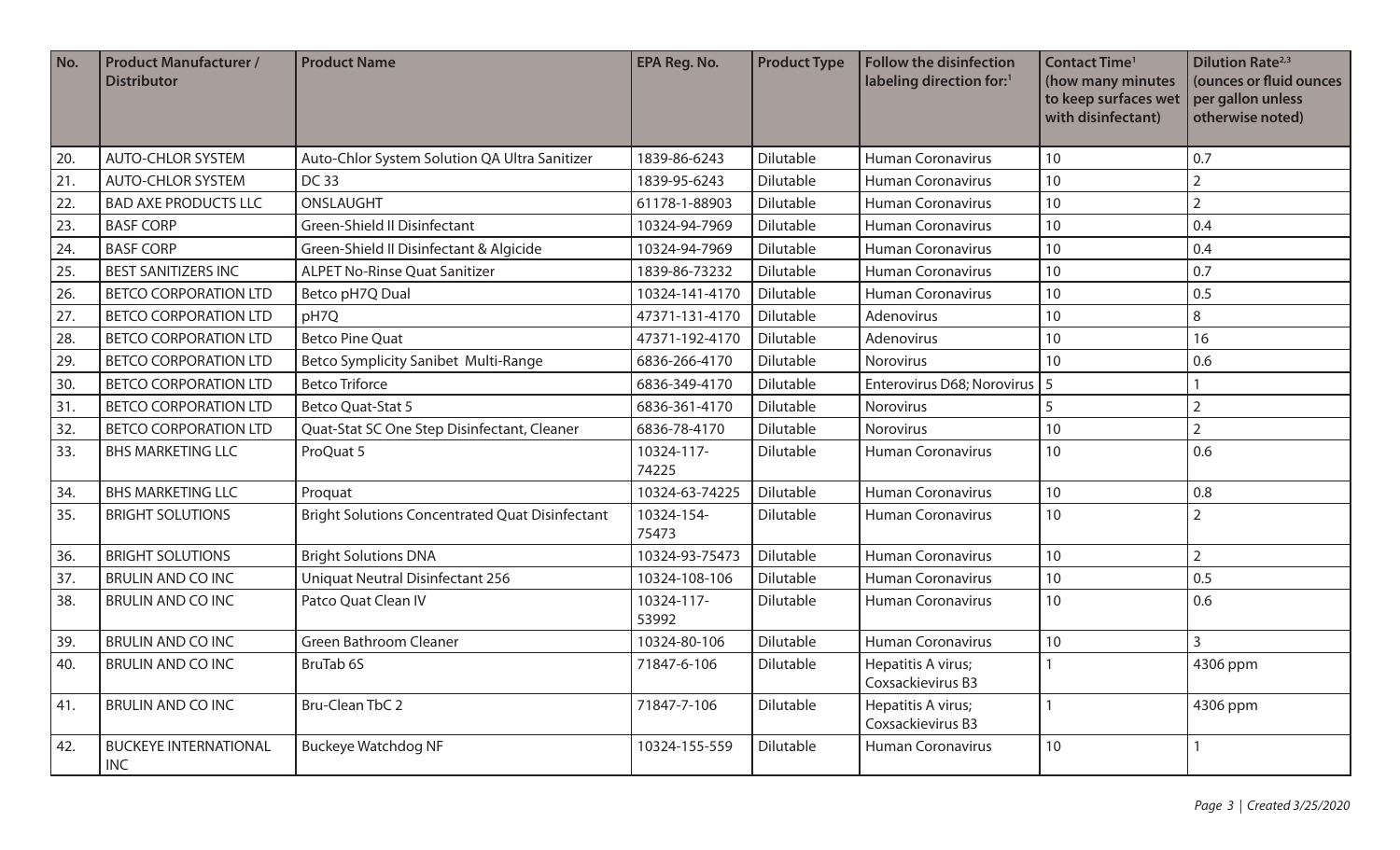| No. | <b>Product Manufacturer /</b><br><b>Distributor</b> | <b>Product Name</b>                                      | EPA Reg. No.        | <b>Product Type</b> | <b>Follow the disinfection</b><br>labeling direction for:1 | <b>Contact Time<sup>1</sup></b><br>(how many minutes<br>to keep surfaces wet<br>with disinfectant) | <b>Dilution Rate</b> <sup>2,3</sup><br>(ounces or fluid ounces<br>per gallon unless<br>otherwise noted) |
|-----|-----------------------------------------------------|----------------------------------------------------------|---------------------|---------------------|------------------------------------------------------------|----------------------------------------------------------------------------------------------------|---------------------------------------------------------------------------------------------------------|
| 43. | <b>BUCKEYE INTERNATIONAL</b><br><b>INC</b>          | <b>Buckeye Eco Neutral Disinfectant</b>                  | 47371-129-559       | Dilutable           | Adenovirus                                                 | 10                                                                                                 | $\overline{2}$                                                                                          |
| 44. | <b>BUCKEYE INTERNATIONAL</b><br><b>INC</b>          | <b>Buckeye Sanicare Quat 256</b>                         | 47371-129-559       | Dilutable           | Adenovirus                                                 | 10                                                                                                 | $\overline{2}$                                                                                          |
| 45. | <b>BUCKEYE INTERNATIONAL</b><br><b>INC</b>          | <b>Buckeye Sanicare Quat 128</b>                         | 47371-130-559       | Dilutable           | Adenovirus                                                 | 10                                                                                                 | 4                                                                                                       |
| 46. | <b>BUCKEYE INTERNATIONAL</b><br><b>INC</b>          | <b>Buckeye Sanicare Lemon Quat</b>                       | 47371-131-559       | Dilutable           | Adenovirus                                                 | 10                                                                                                 | 8                                                                                                       |
| 47. | <b>BUCKEYE INTERNATIONAL</b><br><b>INC</b>          | <b>Buckeye Sanicare Mint Quat</b>                        | 47371-131-559       | Dilutable           | Adenovirus                                                 | 10                                                                                                 | 8                                                                                                       |
| 48. | <b>BUCKEYE INTERNATIONAL</b><br><b>INC</b>          | <b>Buckeye Sanicare Pine Quat</b>                        | 47371-131-559       | Dilutable           | Adenovirus                                                 | 10                                                                                                 | 8                                                                                                       |
| 49. | <b>BUCKEYE INTERNATIONAL</b><br><b>INC</b>          | Buckeye Sanicare Quat-64 Broad Spectrum<br>Disinfectant  | 61178-1-559         | Dilutable           | <b>Human Coronavirus</b>                                   | 10                                                                                                 | $\overline{2}$                                                                                          |
| 50. | <b>BUCKEYE INTERNATIONAL</b><br><b>INC</b>          | Buckeye Sani-Q2                                          | 6836-266-559        | Dilutable           | Norovirus                                                  | 10                                                                                                 | 0.6                                                                                                     |
| 51. | <b>BUCKEYE INTERNATIONAL</b><br><b>INC</b>          | <b>Buckeye Terminator One Step Disinfectant</b>          | 6836-75-559         | Dilutable           | Norovirus                                                  | 10                                                                                                 | 8                                                                                                       |
| 52. | <b>BUCKEYE INTERNATIONAL</b><br><b>INC</b>          | Buckeye Eco One-Step Disinfectant Deodorizer-<br>Cleaner | 6836-78-559         | Dilutable           | Norovirus                                                  | 10                                                                                                 | $\overline{2}$                                                                                          |
| 53. | <b>BUTLER ANIMAL HEALTH</b><br><b>SUPPLY LLC</b>    | Parvoclear                                               | 10324-105-6480      | Dilutable           | <b>Human Coronavirus</b>                                   | 10                                                                                                 |                                                                                                         |
| 54. | <b>CALTAN LLC</b>                                   | California Tan Disinfecting/Sanitizing Concentrate       | 6836-78-74642       | Dilutable           | Norovirus                                                  | 10                                                                                                 | $\overline{2}$                                                                                          |
| 55. | <b>CELESTE INDUSTRIES CORP</b>                      | Sani-Cide 32                                             | 10324-114-<br>42047 | Dilutable           | <b>Human Coronavirus</b>                                   | 10                                                                                                 | 4                                                                                                       |
| 56. | <b>CESCO SOLUTIONS INC</b>                          | Cesco White Fog                                          | 10324-117-<br>64216 | Dilutable           | Human Coronavirus                                          | 10 <sup>°</sup>                                                                                    | 0.6                                                                                                     |
| 57. | <b>CETYLITE INDUSTRIES INC</b>                      | Cetylcide II                                             | 61178-1-3150        | Dilutable           | <b>Human Coronavirus</b>                                   | 10 <sup>°</sup>                                                                                    | $\overline{2}$                                                                                          |
| 58. | CH <sub>2</sub> O INC                               | STOP-IT                                                  | 10324-81-43553      | Dilutable           | <b>Human Coronavirus</b>                                   | 10 <sup>°</sup>                                                                                    | 0.78                                                                                                    |
| 59. | <b>CHAMPION CHEMICAL</b><br><b>COMPANY OF CA</b>    | SPARK 64                                                 | 1839-95-9829        | Dilutable           | Human Coronavirus                                          | 10                                                                                                 | $\overline{2}$                                                                                          |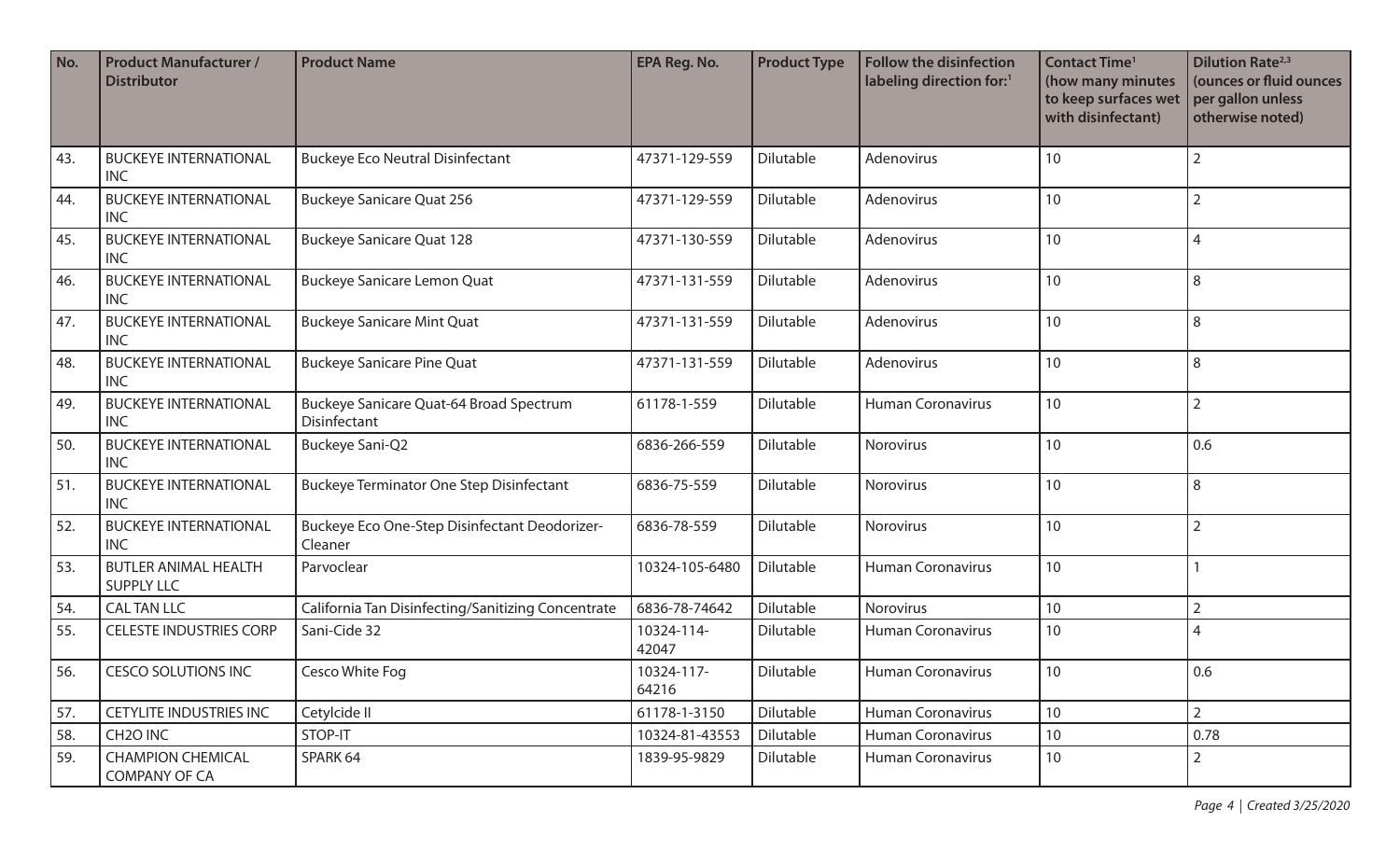| No. | <b>Product Manufacturer /</b><br><b>Distributor</b> | <b>Product Name</b>                                                              | <b>EPA Reg. No.</b> | <b>Product Type</b> | <b>Follow the disinfection</b><br>labeling direction for:1 | <b>Contact Time<sup>1</sup></b><br>(how many minutes<br>to keep surfaces wet<br>with disinfectant) | <b>Dilution Rate</b> <sup>2,3</sup><br>(ounces or fluid ounces<br>per gallon unless<br>otherwise noted) |
|-----|-----------------------------------------------------|----------------------------------------------------------------------------------|---------------------|---------------------|------------------------------------------------------------|----------------------------------------------------------------------------------------------------|---------------------------------------------------------------------------------------------------------|
| 60. | <b>CHAMPION CHEMICAL</b><br><b>COMPANY OF CA</b>    | Formulation CCC-128                                                              | 47371-130-9829      | Dilutable           | Adenovirus                                                 | 10                                                                                                 | 4                                                                                                       |
| 61. | <b>CHAMPION CHEMICAL</b><br><b>COMPANY OF CA</b>    | Sani-Rinse 496                                                                   | 6836-70-9829        | Dilutable           | Norovirus                                                  | 10                                                                                                 | 0.77                                                                                                    |
| 62. | <b>CHECK-MARK</b>                                   | DDS-164 Plus                                                                     | 10324-59-66114      | Dilutable           | <b>Human Coronavirus</b>                                   | 10                                                                                                 | $\overline{2}$                                                                                          |
| 63. | <b>CHECK-MARK</b>                                   | <b>Grenadier Plus</b>                                                            | 10324-93-66114      | Dilutable           | Human Coronavirus                                          | 10                                                                                                 | $\overline{2}$                                                                                          |
| 64. | CHEMBLEND<br><b>INTERNATIONAL LLC</b>               | Neutral Q128                                                                     | 10324-155-<br>81357 | Dilutable           | <b>Human Coronavirus</b>                                   | 10                                                                                                 |                                                                                                         |
| 65. | <b>CHEMCO PRODUCTS</b><br><b>COMPANY</b>            | Flo-Quat Sanitizer                                                               | 10324-117-<br>10693 | Dilutable           | <b>Human Coronavirus</b>                                   | 10                                                                                                 | 0.6                                                                                                     |
| 66. | <b>CHEMCO PRODUCTS</b><br><b>COMPANY</b>            | <b>Neutral Disinfectant Cleaner</b>                                              | 1839-169-10693      | Dilutable           | <b>Human Coronavirus</b>                                   | 10                                                                                                 | $\overline{2}$                                                                                          |
| 67. | <b>CHEMCOR CHEMICAL</b><br><b>CORPORATION</b>       | Lemon Disinfectant Neutral Cleaner                                               | 1839-168-70925      | Dilutable           | <b>Human Coronavirus</b>                                   | 10                                                                                                 | $\overline{4}$                                                                                          |
| 68. | <b>CHEMSTATION OF OREGON</b>                        | Chemsan 3400                                                                     | 10324-81-83095      | Dilutable           | <b>Human Coronavirus</b>                                   | 10                                                                                                 | 0.78                                                                                                    |
| 69. | <b>CLEAN CONTROL</b><br><b>CORPORATION</b>          | Pets Rule Germ Control                                                           | 10324-105-<br>66243 | Dilutable           | <b>Human Coronavirus</b>                                   | 10                                                                                                 |                                                                                                         |
| 70. | <b>CLOROX COMPANY</b>                               | Clorox Regular-Bleach1                                                           | 5813-100            | Dilutable           | Canine parvovirus                                          | 10                                                                                                 | 4                                                                                                       |
| 71. | <b>CLOROX COMPANY</b>                               | Clorox Germicidal Bleach1                                                        | 5813-102            | Dilutable           | Canine parvovirus                                          | 10                                                                                                 | $\overline{4}$                                                                                          |
| 72. | <b>CLOROX COMPANY</b>                               | Clorox Performance Bleach                                                        | 5813-102            | Dilutable           | Canine parvovirus                                          | 10                                                                                                 | $\overline{4}$                                                                                          |
| 73. | <b>CLOROX COMPANY</b>                               | Clorox Germicidal Bleach3                                                        | 5813-114            | Dilutable           | Canine Parvovirus; Feline<br>Parvovirus                    | 10                                                                                                 | 5.33                                                                                                    |
| 74. | <b>CLOROX COMPANY</b>                               | <b>Clorox Disinfecting Bleach</b>                                                | 5813-120            | Dilutable           | Canine parvovirus                                          | 10                                                                                                 | 5.3                                                                                                     |
| 75. | <b>CLOROX PROFESSIONAL</b><br><b>PROD</b>           | Clorox Pro Quaternary All-Purpose Disinfectant<br>Cleaner 1                      | 1839-166-67619      | Dilutable           | <b>Human Coronavirus</b>                                   | 10                                                                                                 |                                                                                                         |
| 76. | <b>CLOROX PROFESSIONAL</b><br><b>PROD</b>           | <b>Clorox Commercial Solutions Clorox Germicidal</b><br>Bleach 1                 | 5813-100-67619      | Dilutable           | Canine parvovirus                                          | 10                                                                                                 | $\overline{4}$                                                                                          |
| 77. | <b>CLOROX PROFESSIONAL</b><br><b>PROD</b>           | Clorox Commercial Solutions Formula 409 Cleaner<br><b>Degreaser Disinfectant</b> | 67619-10            | Dilutable           | <b>Human Coronavirus</b>                                   | 10                                                                                                 | <b>Full Strength</b>                                                                                    |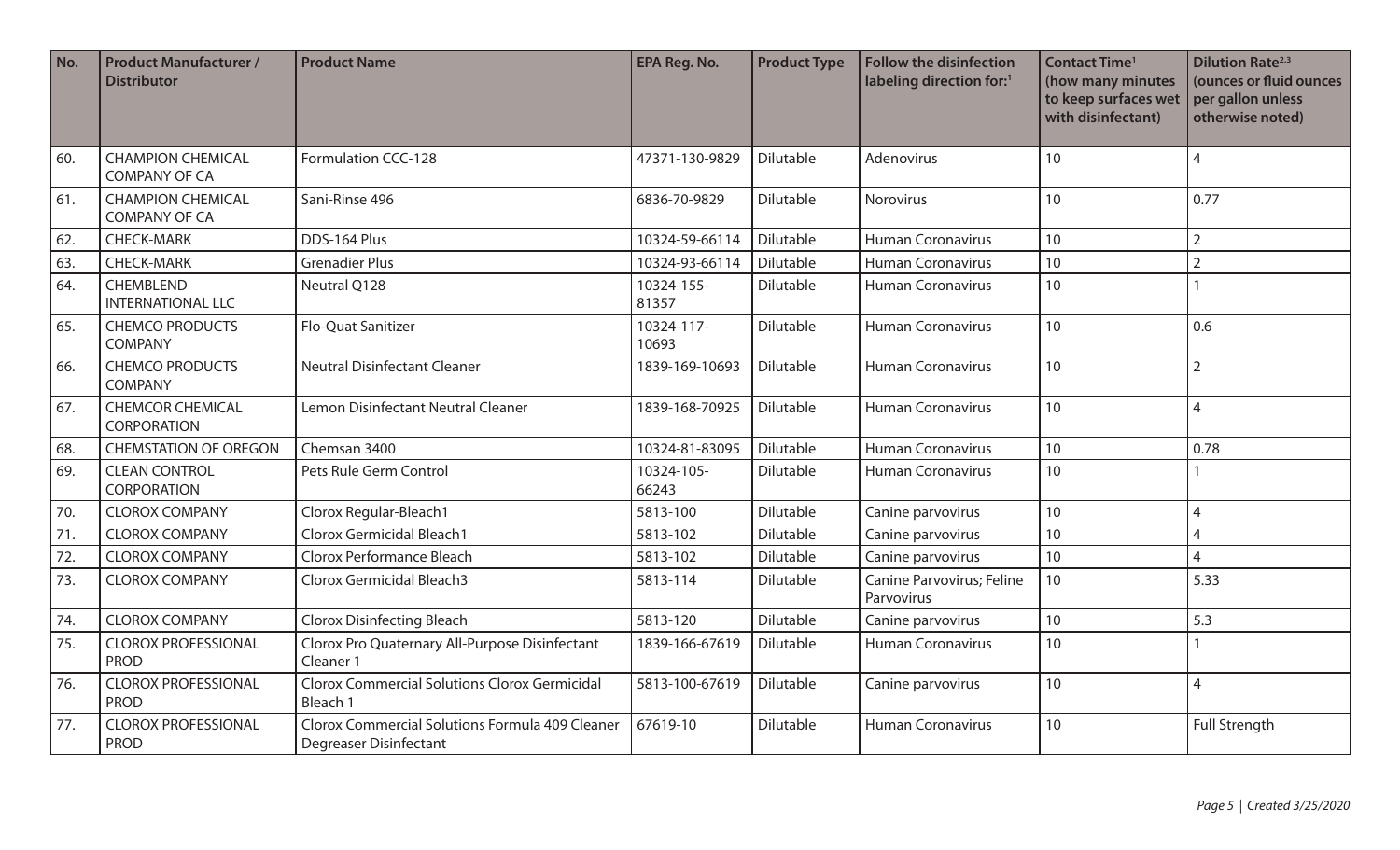| No. | <b>Product Manufacturer /</b><br><b>Distributor</b> | <b>Product Name</b>                                            | <b>EPA Reg. No.</b> | <b>Product Type</b> | <b>Follow the disinfection</b><br>labeling direction for:1                                                                                                               | <b>Contact Time<sup>1</sup></b><br>(how many minutes<br>to keep surfaces wet<br>with disinfectant) | <b>Dilution Rate</b> <sup>2,3</sup><br>(ounces or fluid ounces<br>per gallon unless<br>otherwise noted) |
|-----|-----------------------------------------------------|----------------------------------------------------------------|---------------------|---------------------|--------------------------------------------------------------------------------------------------------------------------------------------------------------------------|----------------------------------------------------------------------------------------------------|---------------------------------------------------------------------------------------------------------|
| 78. | <b>CLOROX PROFESSIONAL</b><br><b>PROD</b>           | <b>Clorox Commercial Solutions Clorox Germicidal</b><br>Bleach | 67619-32            | Dilutable           | Canine Parvovirus;<br>Coxsackievirus B3<br>Virus; Enterovirus<br>D68; Norovirus; Feline<br>Parvovirus; Hepatitis A<br>Virus; Murine Norovirus;<br>Poliovirus; Rhinovirus | 5                                                                                                  | $\overline{4}$                                                                                          |
| 79. | <b>CLOROX PROFESSIONAL</b><br><b>PROD</b>           | CloroxPro Clorox Germicidal Bleach                             | 67619-32            | Dilutable           | Canine Parvovirus;<br>Coxsackievirus B3<br>Virus; Enterovirus<br>D68; Norovirus; Feline<br>Parvovirus; Hepatitis A<br>Virus; Murine Norovirus;<br>Poliovirus; Rhinovirus | 5                                                                                                  | $\overline{4}$                                                                                          |
| 80. | <b>COLTENE/WHALEDENT INC</b>                        | Biosonic UC42 Germicidal Ultrasonic Cleaner<br>Concentrate     | 34810-31-61584      | Dilutable           | <b>Human Coronavirus</b>                                                                                                                                                 | 10                                                                                                 |                                                                                                         |
| 81. | <b>COLTENE/WHALEDENT INC</b>                        | <b>Ultronics 10 Minute Instrument Disinfectant</b>             | 34810-31-61584      | Dilutable           | <b>Human Coronavirus</b>                                                                                                                                                 | 10                                                                                                 |                                                                                                         |
| 82. | <b>COLTENE/WHALEDENT INC</b>                        | Ultracare Disinfectant Cleaner/Deodorizer<br>Concentrate       | 61178-1-61584       | Dilutable           | <b>Human Coronavirus</b>                                                                                                                                                 | 10                                                                                                 | $\overline{2}$                                                                                          |
| 83. | <b>CONTEC INC</b>                                   | Peridox                                                        | 8383-12             | Dilutable           | <b>Human Coronavirus</b>                                                                                                                                                 | $\overline{2}$                                                                                     | 26                                                                                                      |
| 84. | <b>CRAMER PRODUCTS INC</b>                          | Matt-Kleen Disinfectant Cleaner                                | 10324-93-2909       | Dilutable           | <b>Human Coronavirus</b>                                                                                                                                                 | 10                                                                                                 | $\overline{2}$                                                                                          |
| 85. | <b>CUSTOM CHEMICAL</b><br><b>SOLUTIONS LLC</b>      | Multipurpose Disinfectant Cleaner                              | 10324-105-<br>89129 | Dilutable           | <b>Human Coronavirus</b>                                                                                                                                                 | 10                                                                                                 |                                                                                                         |
| 86. | <b>CUSTOM CHEMICAL</b><br><b>SOLUTIONS LLC</b>      | <b>Sink Sanitizer</b>                                          | 6836-266-89129      | Dilutable           | Norovirus                                                                                                                                                                | 10                                                                                                 | 0.6                                                                                                     |
| 87. | <b>CUSTOM CHEMICAL</b><br>SOLUTIONS LLC             | <b>Hard Surface Sanitizer</b>                                  | 6836-302-89129      | Dilutable           | Norovirus                                                                                                                                                                | 10                                                                                                 | 2.25                                                                                                    |
| 88. | <b>DECON LABS INC</b>                               | <b>BDD Bacdown Detergent Disinfectant</b>                      | 1839-95-56753       | Dilutable           | <b>Human Coronavirus</b>                                                                                                                                                 | 10                                                                                                 | $\overline{2}$                                                                                          |
| 89. | <b>DELAVAL CLEANING</b><br><b>SOLUTIONS</b>         | Quat 410                                                       | 10324-117-<br>82882 | Dilutable           | Human Coronavirus                                                                                                                                                        | 10                                                                                                 | 0.6                                                                                                     |
| 90. | <b>DELAVAL CLEANING</b><br><b>SOLUTIONS</b>         | 4Quat                                                          | 10324-81-82882      | Dilutable           | Human Coronavirus                                                                                                                                                        | 10                                                                                                 | 0.78                                                                                                    |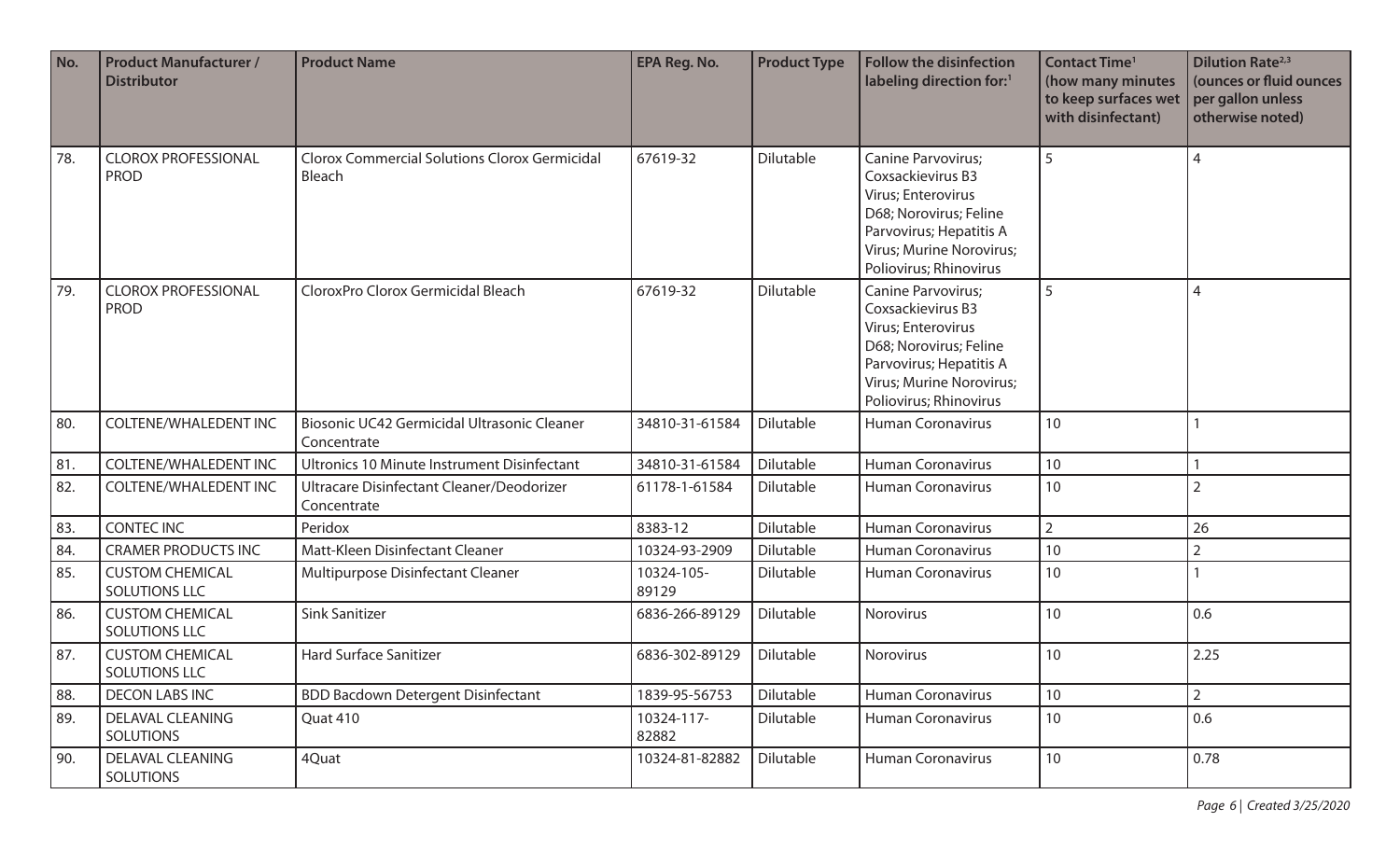| No.  | <b>Product Manufacturer /</b><br><b>Distributor</b> | <b>Product Name</b>                                                                | <b>EPA Reg. No.</b> | <b>Product Type</b> | <b>Follow the disinfection</b><br>labeling direction for:1 | <b>Contact Time<sup>1</sup></b><br>(how many minutes<br>to keep surfaces wet<br>with disinfectant) | <b>Dilution Rate</b> <sup>2,3</sup><br>(ounces or fluid ounces<br>per gallon unless<br>otherwise noted) |
|------|-----------------------------------------------------|------------------------------------------------------------------------------------|---------------------|---------------------|------------------------------------------------------------|----------------------------------------------------------------------------------------------------|---------------------------------------------------------------------------------------------------------|
| 91.  | <b>DELAVAL CLEANING</b><br><b>SOLUTIONS</b>         | Delasan 15%                                                                        | 54289-4-82882       | Dilutable           | <b>Human Coronavirus</b>                                   |                                                                                                    | 0.85                                                                                                    |
| 92.  | <b>DISINFECTING SERVICES LLC</b>                    | Harvest 6.0                                                                        | 10324-214-<br>90353 | Dilutable           | <b>Human Coronavirus</b>                                   | 10                                                                                                 | 0.4                                                                                                     |
| 93.  | <b>DIVERSEY INC</b>                                 | <b>Signet Neutral Disinfectant</b>                                                 | 10324-141-<br>70627 | Dilutable           | <b>Human Coronavirus</b>                                   | 10                                                                                                 | 0.5                                                                                                     |
| 94.  | <b>DIVERSEY INC</b>                                 | Suma Final Step 1024 Sanitizer                                                     | 10324-94-70627      | Dilutable           | <b>Human Coronavirus</b>                                   | 10                                                                                                 | 0.4                                                                                                     |
| 95.  | <b>DIVERSEY INC</b>                                 | Diversey Final Step Sanitizer                                                      | 10324-96-70627      | Dilutable           | <b>Human Coronavirus</b>                                   | 10                                                                                                 | 0.16                                                                                                    |
| 96.  | <b>DIVERSEY INC</b>                                 | Diversey Crew Restroom Floor & Surface SC Non-<br><b>Acid Disinfectant Cleaner</b> | 1839-167-70627      | Dilutable           | <b>Human Coronavirus</b>                                   | 10                                                                                                 | 0.5                                                                                                     |
| 97.  | <b>DIVERSEY INC</b>                                 | R2 Plus Hygienic Hard Surface Sanitizer                                            | 1839-167-70627      | Dilutable           | <b>Human Coronavirus</b>                                   | 10                                                                                                 | 0.5                                                                                                     |
| 98.  | <b>DIVERSEY INC</b>                                 | Acid-Free Neutral Disinfectant Washroom Cleaner                                    | 1839-169-70627      | Dilutable           | <b>Human Coronavirus</b>                                   | 10                                                                                                 | $\overline{2}$                                                                                          |
| 99.  | <b>DIVERSEY INC</b>                                 | Diversey Crew Restroom Floor & Surface Non-Acid<br><b>Disinfectant Cleaner</b>     | 1839-169-70627      | Dilutable           | <b>Human Coronavirus</b>                                   | 10                                                                                                 | $\overline{2}$                                                                                          |
| 100. | <b>DIVERSEY INC</b>                                 | Diversey Morning Mist Neutral Disinfectant<br>Cleaner                              | 1839-169-70627      | Dilutable           | <b>Human Coronavirus</b>                                   | 10                                                                                                 | $\overline{2}$                                                                                          |
| 101. | <b>DIVERSEY INC</b>                                 | Crew Easy Paks Restroom Disinfectant Cleaner for<br><b>Bottle</b>                  | 1839-176-70627      | Dilutable           | <b>Human Coronavirus</b>                                   | 10                                                                                                 | 1552 ppm                                                                                                |
| 102. | <b>DIVERSEY INC</b>                                 | Diversey G-5 Sanitizer                                                             | 6836-266-70627      | Dilutable           | Norovirus                                                  | 10                                                                                                 | 0.6                                                                                                     |
| 103. | <b>DIVERSEY INC</b>                                 | <b>Virex Plus</b>                                                                  | 6836-349-70627      | Dilutable           | Enterovirus D68; Norovirus   5                             |                                                                                                    |                                                                                                         |
| 104. | <b>DIVERSEY INC</b>                                 | Diversey Control Plus Disinfectant/Sanitizer                                       | 6836-70-70627       | Dilutable           | Norovirus                                                  | 10                                                                                                 | 0.77                                                                                                    |
| 105. | <b>DIVERSEY INC</b>                                 | 256 Neutral Disinfectant Cleaner                                                   | 70627-24            | Dilutable           | Adenovirus Type 2                                          | 10                                                                                                 | 0.5                                                                                                     |
| 106. | <b>DIVERSEY INC</b>                                 | Diversey Virex II 256                                                              | 70627-24            | Dilutable           | Adenovirus Type 2                                          | 10                                                                                                 | 0.5                                                                                                     |
| 107. | <b>DIVERSEY INC</b>                                 | Diversey Oxivir Five 16 Concentrate                                                | 70627-58            | Dilutable           | Canine Parvovirus; Feline<br>Picornavirus                  | 5                                                                                                  | 8                                                                                                       |
| 108. | <b>DIVERSEY INC</b>                                 | Diversey Expose II 256                                                             | 70627-6             | Dilutable           | <b>Human Coronavirus</b>                                   | 10                                                                                                 | 0.5                                                                                                     |
| 109. | <b>DIVERSEY INC</b>                                 | Diversey Alpha-HP Multi-Surface Disinfectant<br>Cleaner                            | 70627-62            | Dilutable           | Human Coronavirus                                          | 5                                                                                                  | $\overline{2}$                                                                                          |
| 110. | <b>DIVERSEY INC</b>                                 | Divosan Spectrum                                                                   | 70627-63            | Dilutable           | Human Coronavirus                                          | 10                                                                                                 | 0.8                                                                                                     |
| 111. | DIVERSEY INC                                        | Final Step 512 Sanitizer                                                           | 70627-63            | Dilutable           | Human Coronavirus                                          | $10\,$                                                                                             | 0.8                                                                                                     |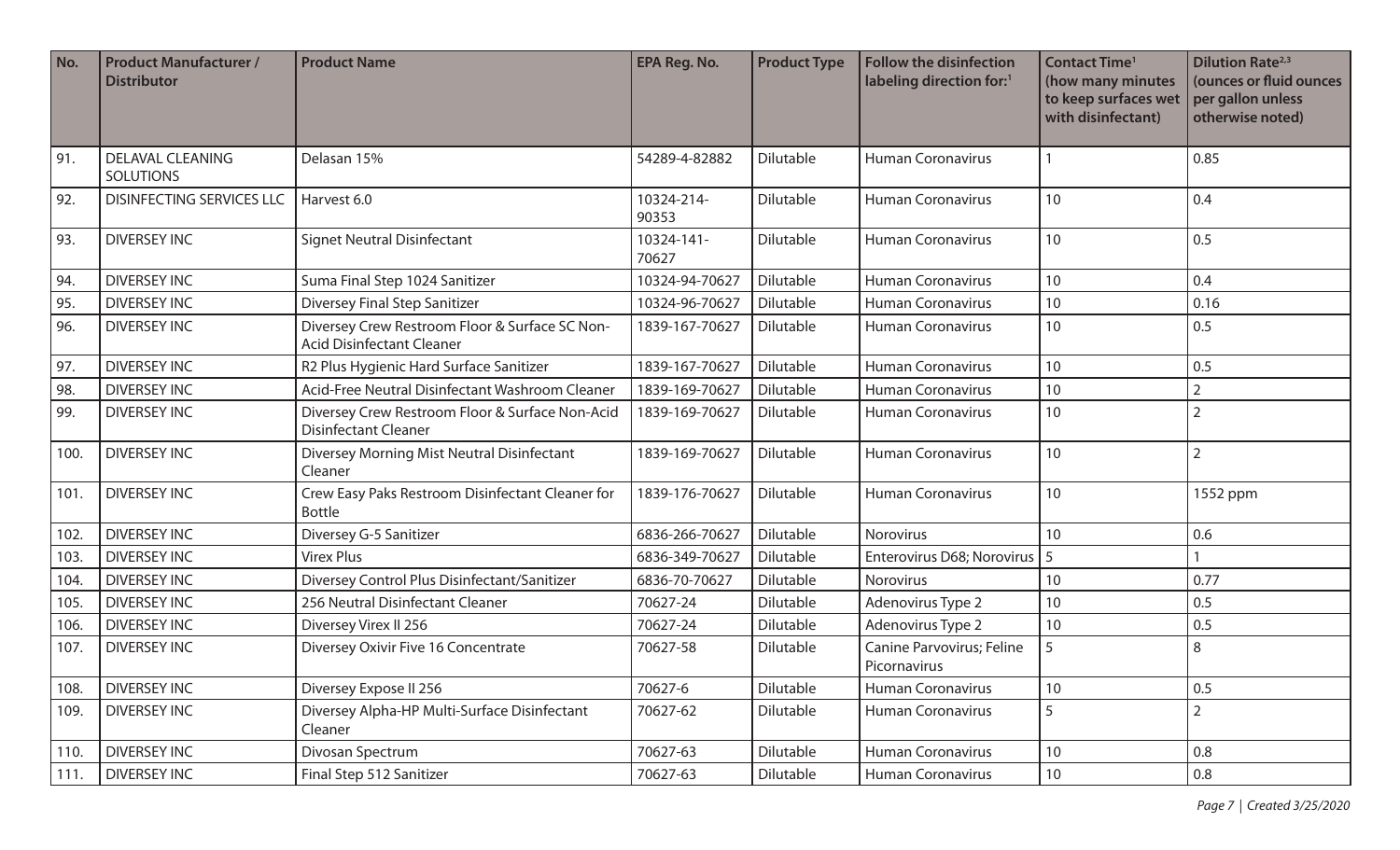| No.  | <b>Product Manufacturer /</b><br><b>Distributor</b>  | <b>Product Name</b>                                        | <b>EPA Reg. No.</b> | <b>Product Type</b> | <b>Follow the disinfection</b><br>labeling direction for:1 | <b>Contact Time<sup>1</sup></b><br>(how many minutes<br>to keep surfaces wet<br>with disinfectant) | <b>Dilution Rate</b> <sup>2,3</sup><br>(ounces or fluid ounces<br>per gallon unless<br>otherwise noted) |
|------|------------------------------------------------------|------------------------------------------------------------|---------------------|---------------------|------------------------------------------------------------|----------------------------------------------------------------------------------------------------|---------------------------------------------------------------------------------------------------------|
| 112. | <b>DIVERSEY INC</b>                                  | J-512 Sanitizer                                            | 70627-63            | Dilutable           | <b>Human Coronavirus</b>                                   | 10                                                                                                 | 0.8                                                                                                     |
| 113. | <b>DIVERSEY INC</b>                                  | Signet Three-Compartment Sink Sanitizer                    | 70627-63            | Dilutable           | <b>Human Coronavirus</b>                                   | 10                                                                                                 | 0.8                                                                                                     |
| 114. | <b>DIVERSEY INC</b>                                  | Suma Clean-N-San D4.10 No Rinse Sanitizer                  | 70627-63            | Dilutable           | <b>Human Coronavirus</b>                                   | 10                                                                                                 | 0.8                                                                                                     |
| 115. | <b>DIVERSEY INC</b>                                  | Titan Tabs Sporicidal Disinfectant Cleaner                 | 71847-7-70627       | Dilutable           | Hepatitis A virus;<br>Coxsackievirus B3                    |                                                                                                    | 4306 ppm                                                                                                |
| 116. | <b>DOLGENCORP LLC</b>                                | Original Strength Cleaning Bleach                          | 70271-13-63546      | Dilutable           | <b>Human Coronavirus</b>                                   | 5                                                                                                  | 6                                                                                                       |
| 117. | DREW MARINE USA INC                                  | <b>Crewcare Neutral Cleaner Disinfectant</b>               | 47371-129-<br>56473 | Dilutable           | Adenovirus                                                 | 10                                                                                                 | $\overline{2}$                                                                                          |
| 118. | <b>DUBOIS CHEMICALS INC</b>                          | Lynx-San-4                                                 | 10324-81-3635       | Dilutable           | <b>Human Coronavirus</b>                                   | 10                                                                                                 | 0.78                                                                                                    |
| 119. | <b>EARTHSAFE CHEMICAL</b><br><b>ALTERNATIVES LLC</b> | PurTabs                                                    | 71847-6-91524       | Dilutable           | Hepatitis A virus;<br>Coxsackievirus B3                    |                                                                                                    | 4306 ppm                                                                                                |
| 120. | <b>EARTHSAFE CHEMICAL</b><br><b>ALTERNATIVES LLC</b> | PUR:ONE                                                    | 71847-7-91524       | Dilutable           | Hepatitis A virus;<br>Coxsackievirus B3                    |                                                                                                    | 4306 ppm                                                                                                |
| 121. | <b>ECOLABINC</b>                                     | Ecolab 65 Disinfecting Heavy-Duty Acid Bathroom<br>Cleaner | 1677-204            | Dilutable           | <b>Human Coronavirus</b>                                   | $\overline{2}$                                                                                     | 12                                                                                                      |
| 122. | <b>ECOLABINC</b>                                     | Multi-Purpose Disinfectant Cleaner                         | 1677-233            | Dilutable           | Feline calicivirus                                         | 10                                                                                                 | $\overline{2}$                                                                                          |
| 123. | <b>ECOLAB INC</b>                                    | OxyCide Daily Disinfectant Cleaner                         | 1677-237            | Dilutable           | Feline Calicivirus;<br>Rhinovirus                          | $\overline{3}$                                                                                     | 3                                                                                                       |
| 124. | <b>ECOLAB INC</b>                                    | Peroxide Multi Surface Cleaner and Disinfectant            | 1677-238            | Dilutable           | Norovirus                                                  | $\overline{2}$                                                                                     | $\overline{4}$                                                                                          |
| 125. | <b>ECOLAB INC</b>                                    | Synergex                                                   | 1677-250            | Dilutable           | Reovirus                                                   | 5                                                                                                  | 0.25                                                                                                    |
| 126. | <b>ECOLAB INC</b>                                    | Scrub Free Bathroom Cleaner & Disinfectant                 | 1677-256            | Dilutable           | <b>Human Coronavirus</b>                                   | 5                                                                                                  | 6                                                                                                       |
| 127. | <b>ECOLAB INC</b>                                    | <b>EnVerros SaniMaster 4</b>                               | 1839-215-1677       | Dilutable           | <b>Human Coronavirus</b>                                   | 5                                                                                                  |                                                                                                         |
| 128. | <b>ECOLAB INC</b>                                    | <b>Ecolab Neutral Disinfectant Cleaner</b>                 | 47371-129-1677      | Dilutable           | Adenovirus                                                 | 10                                                                                                 | $\overline{2}$                                                                                          |
| 129. | <b>ECOLABINC</b>                                     | Oasis 531 Neutral Disinfectant Cleaner                     | 47371-130-1677      | Dilutable           | Adenovirus                                                 | 10                                                                                                 | 4                                                                                                       |
| 130. | <b>ECOLABINC</b>                                     | Sanitizer                                                  | 6836-302-1677       | Dilutable           | Norovirus                                                  | $10$                                                                                               | 2.25                                                                                                    |
| 131. | <b>ECOLABINC</b>                                     | Super San Food Service Sanitizer                           | 6836-305-1677       | Dilutable           | Norovirus                                                  | 10                                                                                                 | 0.25                                                                                                    |
| 132. | <b>ECOLABINC</b>                                     | Sani Quad Food Service Sanitizer                           | 6836-70-1677        | Dilutable           | Norovirus                                                  | 10                                                                                                 | 0.77                                                                                                    |
| 133. | <b>ECOLAB INC</b>                                    | Ecolab Quaternary Disinfectant Cleaner-Proguard            | 6836-78-1677        | Dilutable           | Norovirus                                                  | 10                                                                                                 | $\overline{2}$                                                                                          |
| 134. | <b>ECOLOGIC SOLUTIONS</b>                            | C18 Neutral Sanitizer/Disinfectant                         | 1839-86-86492       | Dilutable           | Human Coronavirus                                          | 10                                                                                                 | 0.7                                                                                                     |
| 135. | <b>ENVIROX LLC</b>                                   | Dish San Sanitizer                                         | 10324-63-69268      | Dilutable           | Human Coronavirus                                          | $10\,$                                                                                             | 0.8                                                                                                     |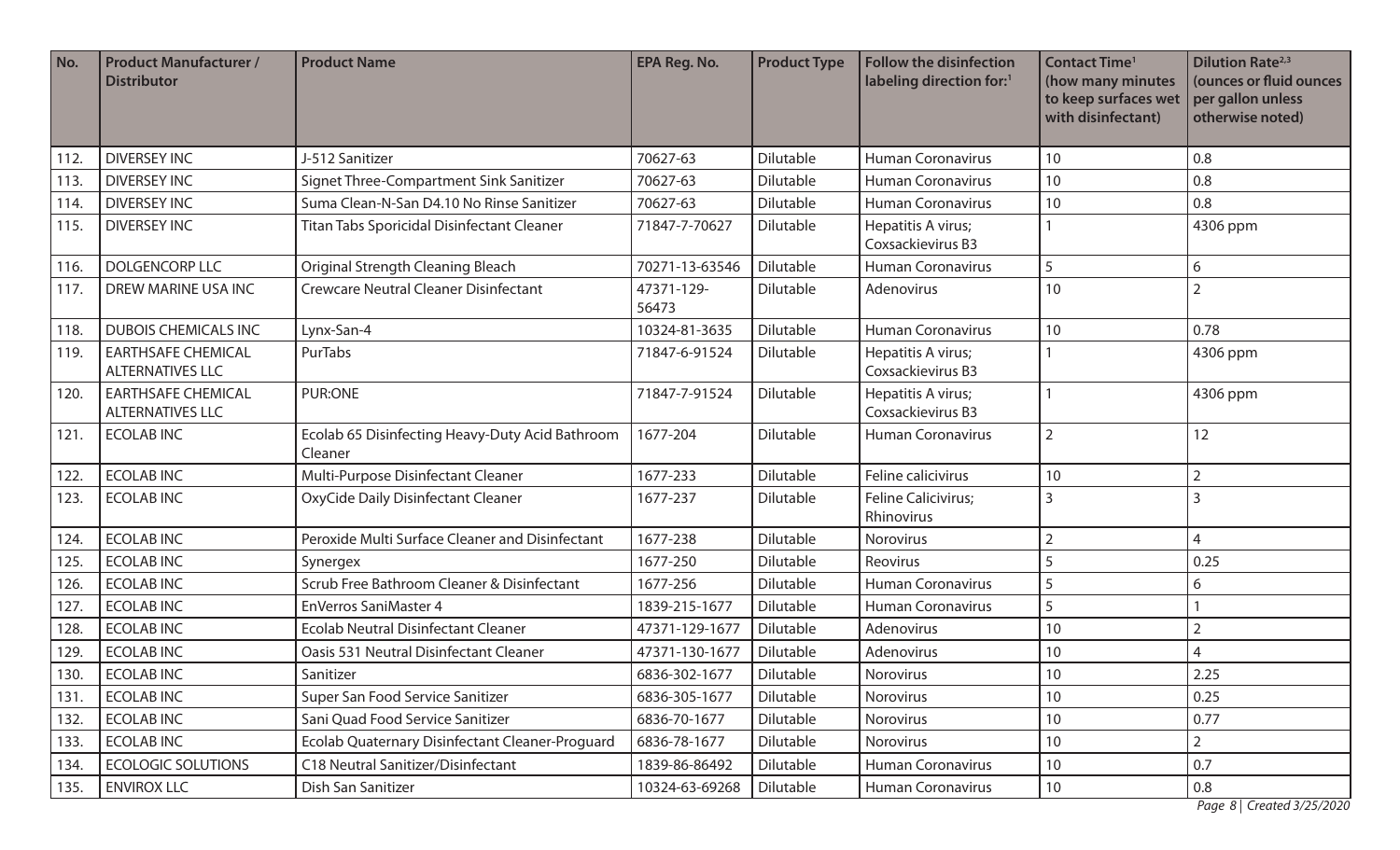| No.  | <b>Product Manufacturer /</b><br><b>Distributor</b> | <b>Product Name</b>                                                                 | <b>EPA Reg. No.</b> | <b>Product Type</b> | <b>Follow the disinfection</b><br>labeling direction for:1 | <b>Contact Time<sup>1</sup></b><br>(how many minutes<br>to keep surfaces wet<br>with disinfectant) | <b>Dilution Rate</b> <sup>2,3</sup><br>(ounces or fluid ounces<br>per gallon unless<br>otherwise noted) |
|------|-----------------------------------------------------|-------------------------------------------------------------------------------------|---------------------|---------------------|------------------------------------------------------------|----------------------------------------------------------------------------------------------------|---------------------------------------------------------------------------------------------------------|
| 136. | <b>ENVIROX LLC</b>                                  | <b>EnvirOx Non-Acid Disinfectant Concentrate</b>                                    | 10324-63-69268      | Dilutable           | <b>Human Coronavirus</b>                                   | 10                                                                                                 | 0.8                                                                                                     |
| 137. | <b>EQUIBAL LABS</b>                                 | Equifect 256                                                                        | 10324-141-<br>92318 | Dilutable           | <b>Human Coronavirus</b>                                   | 10                                                                                                 | 0.5                                                                                                     |
| 138. | <b>ESCA TECH INC</b>                                | <b>D-BACT Industrial</b>                                                            | 10324-81-74928      | Dilutable           | <b>Human Coronavirus</b>                                   | 10                                                                                                 | 0.78                                                                                                    |
| 139. | <b>ESSENTIAL INDUSTRIES INC</b>                     | <b>Neutral Germicidal Cleaner</b>                                                   | 10324-155-3838      | Dilutable           | <b>Human Coronavirus</b>                                   | 10                                                                                                 |                                                                                                         |
| 140. | <b>EVONIK CORPORATION</b>                           | Peraclean 15                                                                        | 54289-4             | Dilutable           | <b>Human Coronavirus</b>                                   |                                                                                                    | 0.85                                                                                                    |
| 141. | <b>FAB INC</b>                                      | Frosty Acres Restaurant's Pride Advantage<br><b>Germicidal Ultra Bleach</b>         | 70271-13-55020      | Dilutable           | <b>Human Coronavirus</b>                                   | 5                                                                                                  | 6                                                                                                       |
| 142. | <b>FASTENAL COMPANY</b>                             | Clean Choice Surface Cleaner Disinfectant                                           | 10324-93-91114      | Dilutable           | <b>Human Coronavirus</b>                                   | 10                                                                                                 | $\overline{2}$                                                                                          |
| 143. | <b>FIBERLOCK TECHNOLOGIES</b><br>IN                 | Fiberlock IAQ 2000                                                                  | 1839-95-73884       | Dilutable           | <b>Human Coronavirus</b>                                   | 10                                                                                                 | $\overline{2}$                                                                                          |
| 144. | <b>FIBERLOCK TECHNOLOGIES</b><br>IN                 | Shockwave Hospital Disinfectant, Broadspectrum<br><b>Cleaner &amp; Disinfectant</b> | 61178-1-73884       | Dilutable           | <b>Human Coronavirus</b>                                   | 10                                                                                                 | $\overline{2}$                                                                                          |
| 145. | <b>FLORALIFE INC</b>                                | Floralife MicroBloc Greenhouse Disinfectant                                         | 10324-94-32258      | Dilutable           | <b>Human Coronavirus</b>                                   | 10                                                                                                 | 0.4                                                                                                     |
| 146. | <b>FLORALIFE INC</b>                                | Floralife D.C.D.                                                                    | 1839-95-32258       | Dilutable           | <b>Human Coronavirus</b>                                   | 10                                                                                                 | $\overline{2}$                                                                                          |
| 147. | <b>FORMULA CORPORATION</b>                          | Zerbacide                                                                           | 10324-141-<br>15016 | Dilutable           | <b>Human Coronavirus</b>                                   | 10                                                                                                 | 0.5                                                                                                     |
| 148. | <b>FORMULA CORPORATION</b>                          | Disinfectant Q-10                                                                   | 10324-63-54412      | Dilutable           | <b>Human Coronavirus</b>                                   | 10                                                                                                 | 0.8                                                                                                     |
| 149. | <b>FORMULA CORPORATION</b>                          | <b>Illuminate Plus</b>                                                              | 1839-169-15016      | Dilutable           | <b>Human Coronavirus</b>                                   | 10 <sup>1</sup>                                                                                    | $\overline{2}$                                                                                          |
| 150. | <b>FORMULA CORPORATION</b>                          | Nutra Quat 64                                                                       | 1839-169-15016      | Dilutable           | <b>Human Coronavirus</b>                                   | 10                                                                                                 | $\overline{2}$                                                                                          |
| 151  | <b>FORMULA CORPORATION</b>                          | Neutral 64                                                                          | 1839-169-54412      | Dilutable           | <b>Human Coronavirus</b>                                   | 10                                                                                                 | $\overline{2}$                                                                                          |
| 152. | <b>FORMULA CORPORATION</b>                          | Lemon HG                                                                            | 1839-95-54412       | Dilutable           | <b>Human Coronavirus</b>                                   | 10                                                                                                 | $\overline{2}$                                                                                          |
| 153. | <b>GENLABS</b>                                      | Strike Bac Spearmint Odor Disinfectant                                              | 1839-168-37265      | Dilutable           | <b>Human Coronavirus</b>                                   | 10                                                                                                 | 4                                                                                                       |
| 154. | <b>GEORGIA STEEL AND</b><br><b>CHEMICAL COMPANY</b> | Fresh-Gear                                                                          | 47371-129-<br>48487 | Dilutable           | Adenovirus                                                 | 10                                                                                                 | $\overline{2}$                                                                                          |
| 155. | <b>GETINGE USA INC</b>                              | LS-1200                                                                             | 10324-155-<br>10648 | Dilutable           | <b>Human Coronavirus</b>                                   | 10                                                                                                 |                                                                                                         |
| 156. | <b>GETINGE USA INC</b>                              | Tec-Quat 128                                                                        | 6836-77-10648       | Dilutable           | Norovirus                                                  | 10                                                                                                 | 4                                                                                                       |
| 157. | <b>GORDON FOOD SERVICE INC</b>                      | Array Comprehensive Clean Germicidal Bleach &<br>Disinfectant                       | 70271-13-45133      | Dilutable           | Human Coronavirus                                          | 5                                                                                                  | 6                                                                                                       |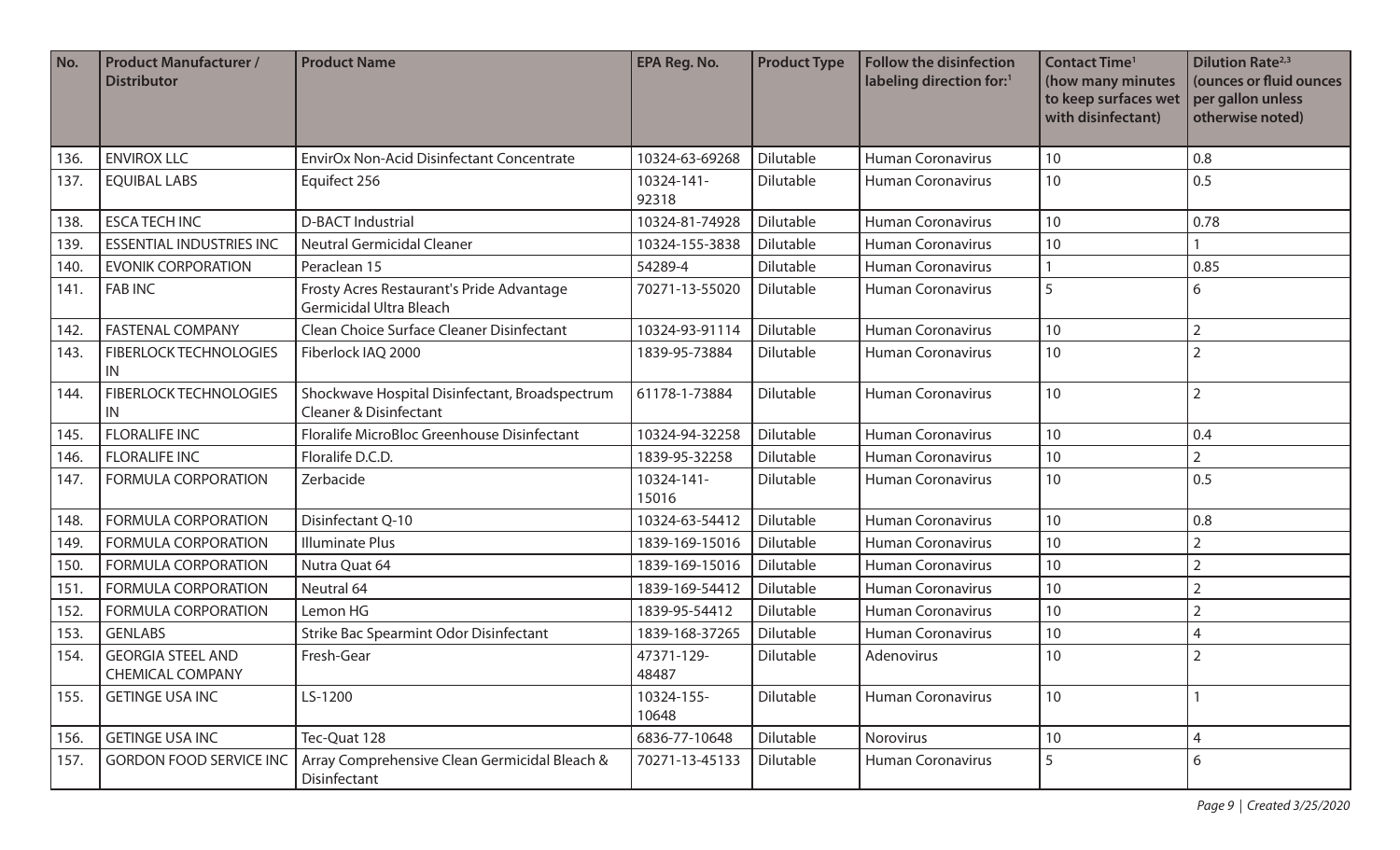| No.  | <b>Product Manufacturer /</b><br><b>Distributor</b>             | <b>Product Name</b>                            | <b>EPA Reg. No.</b> | <b>Product Type</b> | <b>Follow the disinfection</b><br>labeling direction for: <sup>1</sup> | <b>Contact Time<sup>1</sup></b><br>(how many minutes<br>to keep surfaces wet<br>with disinfectant) | <b>Dilution Rate</b> <sup>2,3</sup><br>(ounces or fluid ounces<br>per gallon unless<br>otherwise noted) |
|------|-----------------------------------------------------------------|------------------------------------------------|---------------------|---------------------|------------------------------------------------------------------------|----------------------------------------------------------------------------------------------------|---------------------------------------------------------------------------------------------------------|
| 158. | <b>GRIFFIN BROS INC</b>                                         | Griffin Bros Lobacten Sanitizer                | 1839-86-1770        | <b>Dilutable</b>    | <b>Human Coronavirus</b>                                               | 10                                                                                                 | 0.7                                                                                                     |
| 159. | <b>GRIFFIN BROS INC</b>                                         | <b>Griffin Bros Cleaner Disinfectant</b>       | 1839-95-1770        | Dilutable           | <b>Human Coronavirus</b>                                               | 10                                                                                                 | $\overline{2}$                                                                                          |
| 160. | <b>GURTLER INDUSTRIES INC</b>                                   | <b>Mint Disinfectant Plus</b>                  | 6836-75-47567       | Dilutable           | Norovirus                                                              | 10                                                                                                 | 8                                                                                                       |
| 161. | <b>HACCO INC</b>                                                | <b>BioSentry 904 Disinfectant</b>              | 6836-78-61282       | Dilutable           | Norovirus                                                              | 10                                                                                                 | $\overline{2}$                                                                                          |
| 162. | <b>HEALTH TECHNOLOGY</b><br>PROFESSIONAL PRODUCTS<br><b>INC</b> | Triple Two Cleaner / Disinfectant / Deodorizer | 10324-154-<br>69146 | Dilutable           | <b>Human Coronavirus</b>                                               | 10                                                                                                 | $\overline{2}$                                                                                          |
| 163. | HILLYARD INDUSTRIES INC                                         | Laundry Sanitizer 80                           | 10324-117-1658      | Dilutable           | <b>Human Coronavirus</b>                                               | 10                                                                                                 | 0.6                                                                                                     |
| 164. | HILLYARD INDUSTRIES INC                                         | Q.T                                            | 1839-166-1658       | Dilutable           | <b>Human Coronavirus</b>                                               | 10                                                                                                 |                                                                                                         |
| 165. | <b>HILLYARD INDUSTRIES INC</b>                                  | Vindicator+                                    | 1839-167-1658       | Dilutable           | <b>Human Coronavirus</b>                                               | 10                                                                                                 | 0.5                                                                                                     |
| 166. | <b>HILLYARD INDUSTRIES INC</b>                                  | Non-Acid Restroom Disinfectant/Cleaner         | 1839-169-1658       | Dilutable           | <b>Human Coronavirus</b>                                               | 10                                                                                                 | $\overline{2}$                                                                                          |
| 167. | <b>HILLYARD INDUSTRIES INC</b>                                  | Re-Juv-Nal                                     | 1839-169-1658       | Dilutable           | <b>Human Coronavirus</b>                                               | 10                                                                                                 | $\overline{2}$                                                                                          |
| 168. | HILLYARD INDUSTRIES INC                                         | H-129 Sanitizer                                | 1839-86-1658        | Dilutable           | <b>Human Coronavirus</b>                                               | 10                                                                                                 | 0.7                                                                                                     |
| 169  | HILLYARD INDUSTRIES INC                                         | Pot & Pan Sanitizer 21                         | 1839-86-1658        | Dilutable           | <b>Human Coronavirus</b>                                               | 10                                                                                                 | 0.7                                                                                                     |
| 170. | <b>HILLYARD INDUSTRIES INC</b>                                  | Re-Juv-Nal HBV Broad Spectrum Disinfectant     | 61178-1-1658        | Dilutable           | <b>Human Coronavirus</b>                                               | 10                                                                                                 | $\overline{2}$                                                                                          |
| 171. | HILLYARD INDUSTRIES INC                                         | Q.T.3                                          | 6836-349-1658       | Dilutable           | Enterovirus D68; Norovirus   5                                         |                                                                                                    |                                                                                                         |
| 172. | HILLYARD INDUSTRIES INC                                         | Q.T. Plus One-Step Disinfectant 24             | 6836-77-1658        | Dilutable           | Norovirus                                                              | 10                                                                                                 | $\overline{4}$                                                                                          |
| 173. | <b>HOCKING INTERNATIONAL</b><br><b>LABORATORIES INC</b>         | Sani-Quat                                      | 10324-117-<br>44956 | Dilutable           | <b>Human Coronavirus</b>                                               | 10                                                                                                 | 0.6                                                                                                     |
| 174. | <b>HOCKING INTERNATIONAL</b><br><b>LABORATORIES INC</b>         | One Step Disinfectant Cleaner                  | 1839-169-44956      | Dilutable           | <b>Human Coronavirus</b>                                               | 10                                                                                                 | $\overline{2}$                                                                                          |
| 175. | <b>HUNTINGTON PROF</b><br><b>PRODUCTS</b>                       | Tor HB                                         | 61178-1-303         | Dilutable           | <b>Human Coronavirus</b>                                               | 10                                                                                                 | $\overline{2}$                                                                                          |
| 176. | <b>HYDRITE CHEMICAL CO</b>                                      | Hydroxysan Plus                                | 10324-214-2686      | Dilutable           | <b>Human Coronavirus</b>                                               | 10                                                                                                 | 0.4                                                                                                     |
| 177. | HYDRITE CHEMICAL CO                                             | Multiquat, No 455                              | 10324-81-2686       | Dilutable           | <b>Human Coronavirus</b>                                               | 10                                                                                                 | 0.78                                                                                                    |
| 178. | <b>HYDROX LABORATORIES</b>                                      | Hydrocide                                      | 1839-95-48181       | Dilutable           | <b>Human Coronavirus</b>                                               | 10                                                                                                 | $\overline{2}$                                                                                          |
| 179. | <b>HYDROX LABORATORIES</b>                                      | Salon Care                                     | 1839-95-48181       | Dilutable           | Human Coronavirus                                                      | 10                                                                                                 | $\overline{2}$                                                                                          |
| 180. | <b>INDEPENDENT MARKETING</b><br><b>ALLIANCE</b>                 | Propower Quaternary Sanitizer                  | 1839-86-75686       | Dilutable           | Human Coronavirus                                                      | 10                                                                                                 | 0.7                                                                                                     |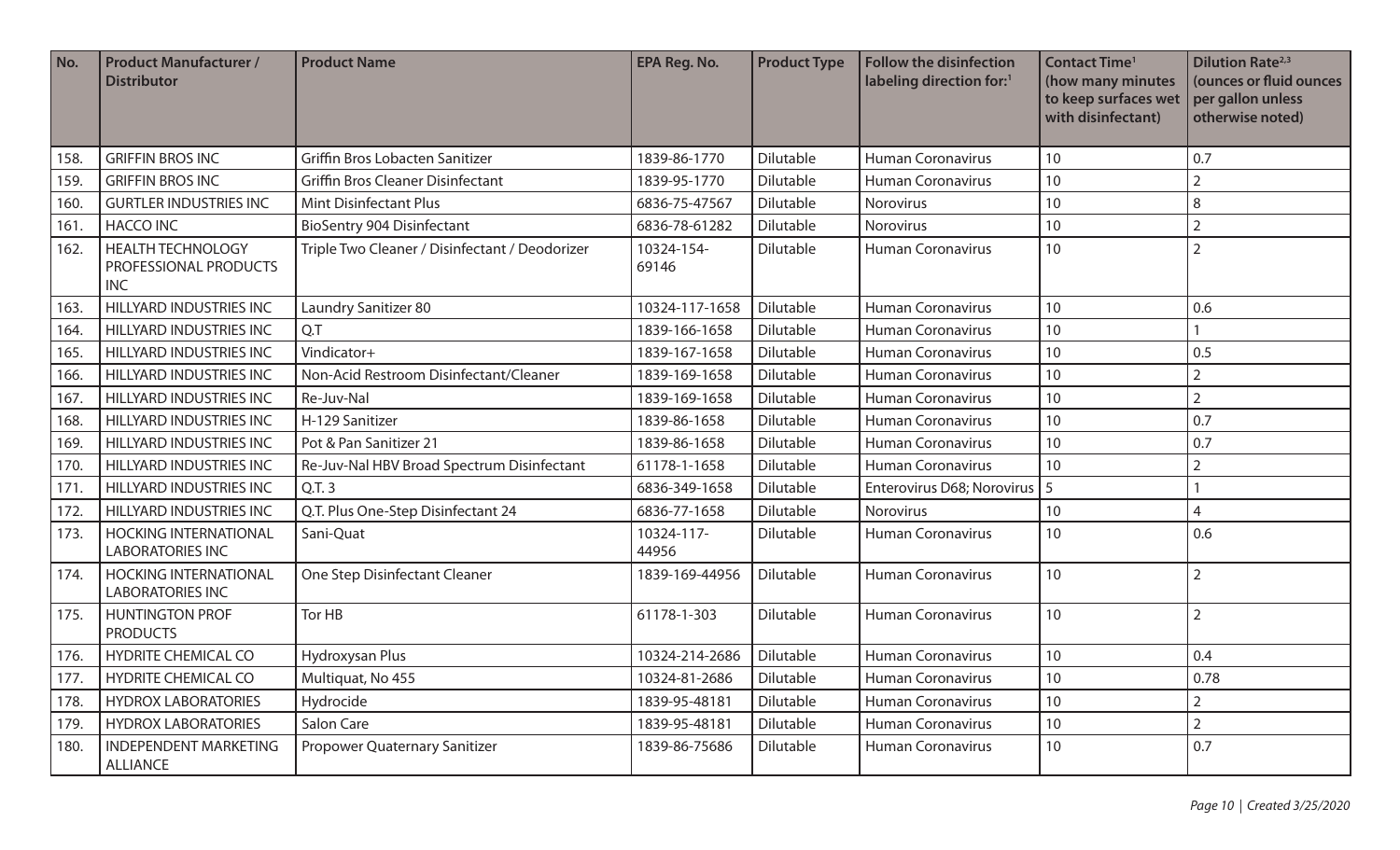| No.  | <b>Product Manufacturer /</b><br><b>Distributor</b> | <b>Product Name</b>                                                          | <b>EPA Reg. No.</b> | <b>Product Type</b> | <b>Follow the disinfection</b><br>labeling direction for: <sup>1</sup> | <b>Contact Time<sup>1</sup></b><br>(how many minutes<br>to keep surfaces wet<br>with disinfectant) | <b>Dilution Rate</b> <sup>2,3</sup><br>(ounces or fluid ounces<br>per gallon unless<br>otherwise noted) |
|------|-----------------------------------------------------|------------------------------------------------------------------------------|---------------------|---------------------|------------------------------------------------------------------------|----------------------------------------------------------------------------------------------------|---------------------------------------------------------------------------------------------------------|
| 181. | <b>INDEPENDENT MARKETING</b><br><b>ALLIANCE</b>     | Pro-Power Germicidal Ultra Bleach                                            | 70271-13-75686      | Dilutable           | <b>Human Coronavirus</b>                                               | 5                                                                                                  | 6                                                                                                       |
| 182. | <b>INDEPENDENT MARKETING</b><br><b>ALLIANCE</b>     | ProPower Originals Germicidal Ultra Bleach                                   | 70271-13-75686      | Dilutable           | <b>Human Coronavirus</b>                                               | 5                                                                                                  | 6                                                                                                       |
| 183. | <b>INTERCON CHEMICAL</b><br><b>COMPANY</b>          | Pro-Con SYSTEMS turquoise 3                                                  | 1839-169-48211      | Dilutable           | <b>Human Coronavirus</b>                                               | 10                                                                                                 | $\overline{2}$                                                                                          |
| 184. | <b>INTERCON CHEMICAL</b><br><b>COMPANY</b>          | <b>GRADE-A</b>                                                               | 6836-70-48211       | Dilutable           | Norovirus                                                              | 10                                                                                                 | 0.77                                                                                                    |
| 185. | <b>INTERLINE BRANDS INC</b>                         | Renown 6 Ren07137-SB Neutral Disinfectant                                    | 10324-141-<br>75842 | Dilutable           | <b>Human Coronavirus</b>                                               | 10                                                                                                 | 0.5                                                                                                     |
| 186. | <b>INTERLINE BRANDS INC</b>                         | Renown Citrus Quat 64 Disinfectant Cleaner                                   | 10324-154-<br>75842 | Dilutable           | <b>Human Coronavirus</b>                                               | 10                                                                                                 | $\overline{2}$                                                                                          |
| 187. | <b>INTERLINE BRANDS INC</b>                         | <b>Renown Mint Disinfectant Cleaner</b>                                      | 10324-154-<br>75842 | Dilutable           | <b>Human Coronavirus</b>                                               | 10                                                                                                 | $\overline{2}$                                                                                          |
| 188. | <b>INTERLINE BRANDS INC</b>                         | Renown Fresh Citrus Disinfectant Cleaner                                     | 10324-167-<br>75842 | Dilutable           | <b>Human Coronavirus</b>                                               | 10                                                                                                 | 4                                                                                                       |
| 189. | <b>INTERLINE BRANDS INC</b>                         | Renown 3 Ren07135-SB Non-Acid Restroom &<br><b>Bowl Cleaner/Disinfectant</b> | 10324-93-75842      | Dilutable           | <b>Human Coronavirus</b>                                               | 10                                                                                                 | $\overline{2}$                                                                                          |
| 190. | <b>INTERLINE BRANDS INC</b>                         | Renown Carpet Deodorizer and Soft Surface<br>Sanitizer                       | 6836-75-75842       | Dilutable           | Norovirus                                                              | 10                                                                                                 | 8                                                                                                       |
| 191. | <b>ITW TEXWIPE</b>                                  | TX690 Texcide                                                                | 10324-214-<br>46552 | Dilutable           | <b>Human Coronavirus</b>                                               | 10                                                                                                 | 0.4                                                                                                     |
| 192. | <b>ITW TEXWIPE</b>                                  | TX 651 Tex Q Disinfectant                                                    | 10324-80-46552      | Dilutable           | <b>Human Coronavirus</b>                                               | 10                                                                                                 | $\overline{3}$                                                                                          |
| 193. | <b>ITW TEXWIPE</b>                                  | TX6460 TexTab                                                                | 71847-6-46552       | Dilutable           | Hepatitis A virus;<br>Coxsackievirus B3                                |                                                                                                    | 4306 ppm                                                                                                |
| 194. | JET HARVEST SOLUTIONS                               | Jet-Oxide 15                                                                 | 54289-4-81803       | Dilutable           | Human Coronavirus                                                      | $\mathbf{1}$                                                                                       | 0.85                                                                                                    |
| 195. | <b>KAIVAC INC</b>                                   | Kaibosh                                                                      | 10324-93-71665      | Dilutable           | Human Coronavirus                                                      | 10 <sup>°</sup>                                                                                    | $\overline{2}$                                                                                          |
| 196. | <b>KAY CHEMICAL COMPANY</b>                         | Kayquat II                                                                   | 6836-266-5389       | Dilutable           | Norovirus                                                              | 10                                                                                                 | 0.6                                                                                                     |
| 197. | <b>KAY CHEMICAL COMPANY</b>                         | Clicksan Disinfectant/Sanitizer                                              | 6836-305-5389       | Dilutable           | Norovirus                                                              | 10                                                                                                 | 0.25                                                                                                    |
| 198. | KIK INTERNATIONAL LLC                               | Boardwalk Germicidal Ultra Bleach                                            | 70271-13            | Dilutable           | <b>Human Coronavirus</b>                                               | 5                                                                                                  | 6                                                                                                       |
| 199. | KIK INTERNATIONAL LLC                               | HDX Germicidal Bleach1                                                       | 70271-13            | Dilutable           | Human Coronavirus                                                      | 5                                                                                                  | 6                                                                                                       |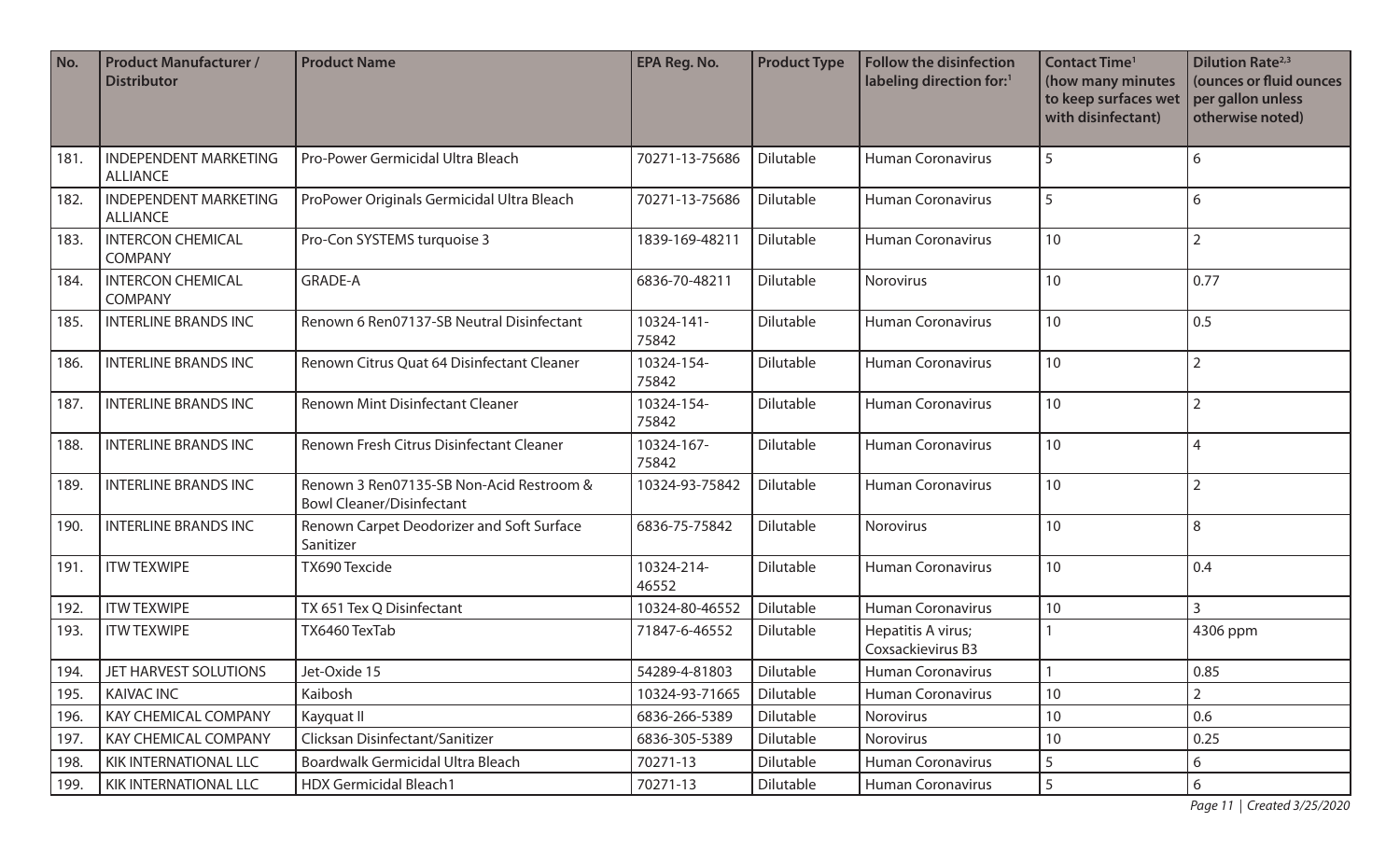| No.  | <b>Product Manufacturer /</b><br><b>Distributor</b>              | <b>Product Name</b>                                                           | <b>EPA Reg. No.</b> | <b>Product Type</b> | <b>Follow the disinfection</b><br>labeling direction for: <sup>1</sup> | <b>Contact Time<sup>1</sup></b><br>(how many minutes<br>to keep surfaces wet<br>with disinfectant) | <b>Dilution Rate</b> <sup>2,3</sup><br>(ounces or fluid ounces<br>per gallon unless<br>otherwise noted) |
|------|------------------------------------------------------------------|-------------------------------------------------------------------------------|---------------------|---------------------|------------------------------------------------------------------------|----------------------------------------------------------------------------------------------------|---------------------------------------------------------------------------------------------------------|
| 200  | <b>KIK INTERNATIONAL LLC</b>                                     | Pure Bright Germicidal Ultra Bleach                                           | 70271-13            | Dilutable           | <b>Human Coronavirus</b>                                               | 5                                                                                                  | 6                                                                                                       |
| 201. | KING RESEARCH INC                                                | <b>Barbicide Spacide Complete</b>                                             | 1839-166-954        | Dilutable           | <b>Human Coronavirus</b>                                               | 10                                                                                                 |                                                                                                         |
| 202. | L & R MANUFACTURING                                              | Ultra Dose Germicidal Hospital Grade Ultrasonic<br><b>Cleaner Concentrate</b> | 34810-31-72869      | Dilutable           | <b>Human Coronavirus</b>                                               | 10                                                                                                 |                                                                                                         |
| 203. | <b>LAWN AND GARDEN</b><br>PRODUCTS INC                           | Monterey Consan 20                                                            | 10324-94-54705      | Dilutable           | <b>Human Coronavirus</b>                                               | 10                                                                                                 | 0.4                                                                                                     |
| 204. | <b>LAWSON PRODUCTS INC</b>                                       | Lifeguard One Step Disinfectant                                               | 47371-131-<br>40208 | <b>Dilutable</b>    | Adenovirus                                                             | 10                                                                                                 | 8                                                                                                       |
| 205. | <b>MAGNUS PROCUREMENT</b><br>AND LOGISTIC SOLUTION<br><b>INC</b> | Manitowoc Ice Machine Sanitizer                                               | 6836-70-90566       | Dilutable           | Norovirus                                                              | 10                                                                                                 | 0.77                                                                                                    |
| 206. | <b>MAINTEX INC</b>                                               | D.D.C                                                                         | 10324-93-6885       | <b>Dilutable</b>    | <b>Human Coronavirus</b>                                               | 10                                                                                                 | $\overline{2}$                                                                                          |
| 207. | <b>MAINTEX INC</b>                                               | Citra-Cide                                                                    | 47371-131-6885      | Dilutable           | Adenovirus                                                             | 10                                                                                                 | 8                                                                                                       |
| 208. | <b>MAINTEX INC</b>                                               | Sani-Cide Plus                                                                | 6836-70-6885        | Dilutable           | Norovirus                                                              | 10                                                                                                 | 0.77                                                                                                    |
| 209. | <b>MANITOWOC ICE INC</b>                                         | Manitowoc Ice Machine Sanitizer                                               | 10324-81-58001      | Dilutable           | <b>Human Coronavirus</b>                                               | 10                                                                                                 | 0.78                                                                                                    |
| 210. | <b>MASON CHEMICAL</b><br><b>COMPANY</b>                          | Maguard 5626                                                                  | 10324-214           | Dilutable           | <b>Human Coronavirus</b>                                               | 10                                                                                                 | 0.4                                                                                                     |
| 211. | MEDLINE INDUSTRIES INC                                           | Micro-Kill Q3                                                                 | 6836-349-37549      | Dilutable           | Enterovirus D68; Norovirus   5                                         |                                                                                                    |                                                                                                         |
| 212. | MEDLINE INDUSTRIES INC                                           | Micro-Kill NQ5                                                                | 6836-364-37549      | Dilutable           | Norovirus                                                              | 5                                                                                                  | $\overline{2}$                                                                                          |
| 213. | MID-AMERICAN RESEARCH<br><b>CHM</b>                              | Neutron Neutral Disinfectant Cleaner                                          | 1839-169-12204      | Dilutable           | <b>Human Coronavirus</b>                                               | 10                                                                                                 | $\overline{2}$                                                                                          |
| 214. | <b>MIDLAB INC</b>                                                | <b>Boardwalk Neutral Disinfectant 256</b>                                     | 10324-108-<br>45745 | Dilutable           | <b>Human Coronavirus</b>                                               | 10                                                                                                 | 0.5                                                                                                     |
| 215. | <b>MIDLAB INC</b>                                                | Prime Source Nu-Quat Neutral Disinfectant                                     | 10324-154-<br>68613 | Dilutable           | <b>Human Coronavirus</b>                                               | 10                                                                                                 | $\overline{2}$                                                                                          |
| 216. | <b>MIDLAB INC</b>                                                | <b>Maxim Neutral Disinfectant</b>                                             | 10324-157-<br>45745 | Dilutable           | <b>Human Coronavirus</b>                                               | 10                                                                                                 | 4                                                                                                       |
| 217. | <b>MIDLAB INC</b>                                                | Prime Source Clear Disinfectant Virucide Cleaner -<br><b>Mint Scent</b>       | 10324-157-<br>68613 | Dilutable           | <b>Human Coronavirus</b>                                               | 10                                                                                                 | $\overline{4}$                                                                                          |
| 218. | <b>MIDLAB INC</b>                                                | Prime Source Clear Disinfectant Virucide Cleaner -<br>Pine Scent              | 10324-157-<br>68613 | Dilutable           | <b>Human Coronavirus</b>                                               | 10                                                                                                 | $\overline{4}$                                                                                          |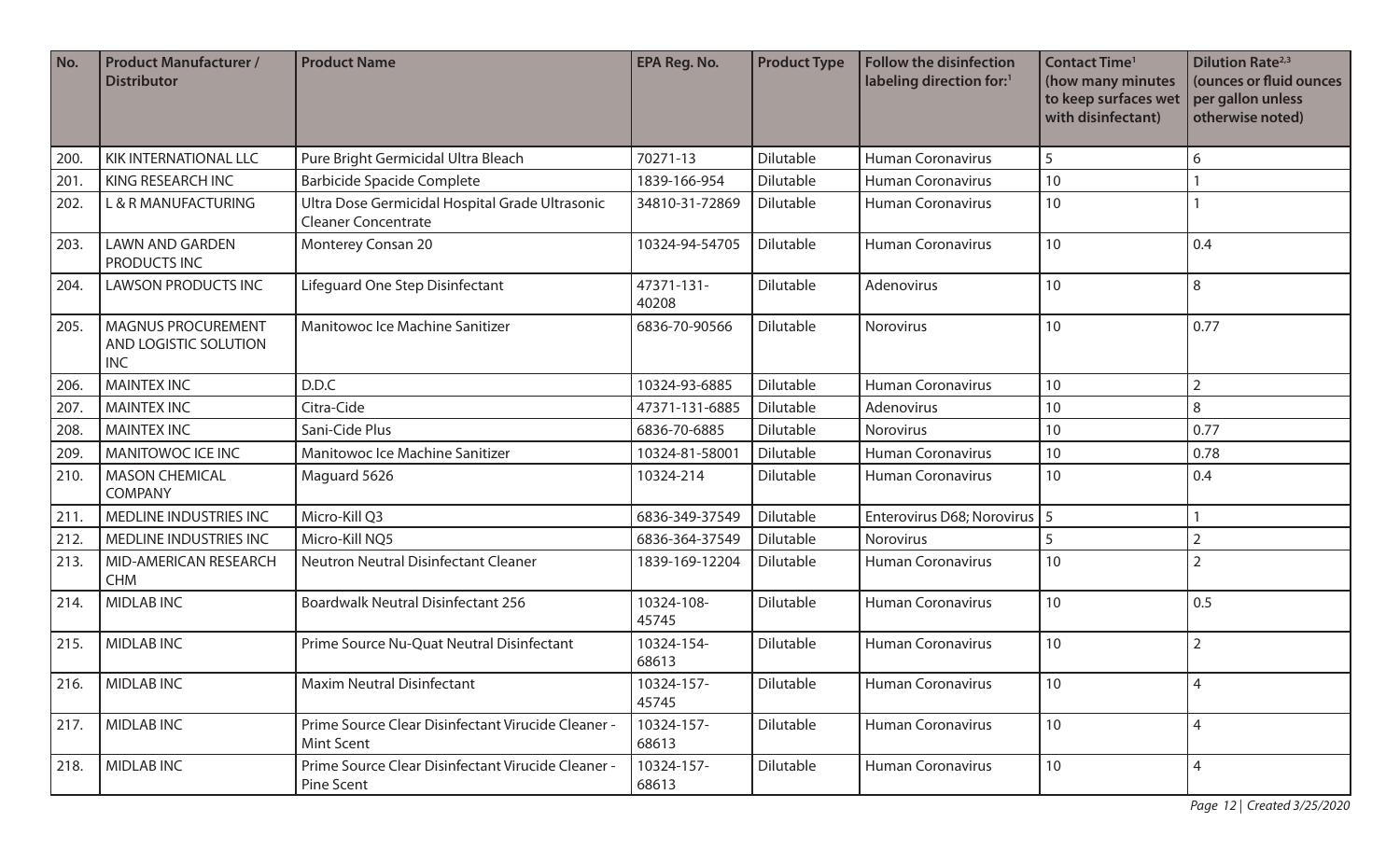| No.  | <b>Product Manufacturer /</b><br><b>Distributor</b> | <b>Product Name</b>                                               | EPA Reg. No.        | <b>Product Type</b> | <b>Follow the disinfection</b><br>labeling direction for: <sup>1</sup> | <b>Contact Time<sup>1</sup></b><br>(how many minutes<br>to keep surfaces wet<br>with disinfectant) | <b>Dilution Rate</b> <sup>2,3</sup><br>(ounces or fluid ounces<br>per gallon unless<br>otherwise noted) |
|------|-----------------------------------------------------|-------------------------------------------------------------------|---------------------|---------------------|------------------------------------------------------------------------|----------------------------------------------------------------------------------------------------|---------------------------------------------------------------------------------------------------------|
| 219. | <b>MIDLAB INC</b>                                   | Prime Source Clear Disinfectant Virucide Cleaner +<br>Lemon Scent | 10324-157-<br>68613 | Dilutable           | Human Coronavirus                                                      | 10                                                                                                 | $\overline{4}$                                                                                          |
| 220. | <b>MIDLAB INC</b>                                   | Prime Source Sani-Rinse                                           | 10324-63-68613      | Dilutable           | <b>Human Coronavirus</b>                                               | 10                                                                                                 | 0.8                                                                                                     |
| 221. | <b>MIDLAB INC</b>                                   | Prime Source Alkaline Disinfectant Lemon                          | 10324-93-68613      | Dilutable           | <b>Human Coronavirus</b>                                               | 10                                                                                                 | $\overline{2}$                                                                                          |
| 222. | MOMAR INCORPORATED                                  | Neutra-Dis                                                        | 10324-155-1553      | Dilutable           | <b>Human Coronavirus</b>                                               | 10                                                                                                 |                                                                                                         |
| 223. | <b>MOMAR INCORPORATED</b>                           | <b>First Mate Concentrate</b>                                     | 1839-86-1553        | Dilutable           | <b>Human Coronavirus</b>                                               | 10                                                                                                 | 0.7                                                                                                     |
| 224. | MUELLER SPORTS MEDICINE                             | Whizzer                                                           | 6836-77-10118       | Dilutable           | Norovirus                                                              | 10                                                                                                 | $\overline{4}$                                                                                          |
| 225. | <b>MULTI-CLEAN</b>                                  | Multi-Clean M-C 10 Sanitizer                                      | 10324-63-5449       | Dilutable           | <b>Human Coronavirus</b>                                               | 10                                                                                                 | 0.8                                                                                                     |
| 226. | <b>MULTI-CLEAN</b>                                  | 64 Millennium Q                                                   | 1839-95-5449        | Dilutable           | <b>Human Coronavirus</b>                                               | 10                                                                                                 | $\overline{2}$                                                                                          |
| 227. | <b>MULTI-CLEAN</b>                                  | 128 E-Fecticide                                                   | 6836-365-5449       | Dilutable           | Norovirus                                                              | 5                                                                                                  | $\overline{4}$                                                                                          |
| 228. | <b>NISUS CORP</b>                                   | <b>Nisus DSV</b>                                                  | 10324-80-64405      | Dilutable           | <b>Human Coronavirus</b>                                               | 10                                                                                                 | $\overline{3}$                                                                                          |
| 229. | <b>NU-CALGON WHOLESALER</b><br><b>INC</b>           | <b>IMS-111 Sanitizing Concentrate</b>                             | 10324-166-<br>65516 | Dilutable           | <b>Human Coronavirus</b>                                               | 10                                                                                                 | 6                                                                                                       |
| 230. | O P I PRODUCTS INC                                  | OPI Spa Complete                                                  | 6836-77-70397       | Dilutable           | Norovirus                                                              | 10                                                                                                 | $\overline{4}$                                                                                          |
| 231. | <b>ODORSTAR LLC</b>                                 | Performacide                                                      | 87508-3             | Dilutable           | <b>Human Coronavirus</b>                                               | 10                                                                                                 | 100 ppm                                                                                                 |
| 232. | PACKERS CHEMICAL<br><b>HOLDINGS LLC</b>             | KC-634                                                            | 10324-117-<br>63679 | Dilutable           | <b>Human Coronavirus</b>                                               | 10                                                                                                 | 0.6                                                                                                     |
| 233. | <b>PACKERS CHEMICAL</b><br><b>HOLDINGS LLC</b>      | KC-684                                                            | 6836-266-63679      | Dilutable           | Norovirus                                                              | 10                                                                                                 | 0.6                                                                                                     |
| 234. | PERFORMANCE FOOD<br><b>GROUP INC</b>                | First Mark Germicidal Ultra Bleach                                | 70271-13-73835      | Dilutable           | <b>Human Coronavirus</b>                                               | 5                                                                                                  | 6                                                                                                       |
| 235. | PHARMACAL RESEARCH<br><b>LABS</b>                   | Quatricide PV-15 Second Generation                                | 10324-141-8714      | Dilutable           | <b>Human Coronavirus</b>                                               | 10                                                                                                 | 0.5                                                                                                     |
| 236. | PORTIONPAC CHEMICAL<br><b>CORP</b>                  | Germicidal CleanerQ                                               | 1839-168-8722       | Dilutable           | Human Coronavirus                                                      | 10                                                                                                 | 4                                                                                                       |
| 237. | PORTIONPAC CHEMICAL<br><b>CORP</b>                  | <b>Germicidal Cleaner</b>                                         | 1839-215-8722       | Dilutable           | <b>Human Coronavirus</b>                                               | 5                                                                                                  |                                                                                                         |
| 238. | PORTIONPAC CHEMICAL<br>CORP                         | Sanitizer FS                                                      | 1839-86-8722        | Dilutable           | <b>Human Coronavirus</b>                                               | 10                                                                                                 | 0.7                                                                                                     |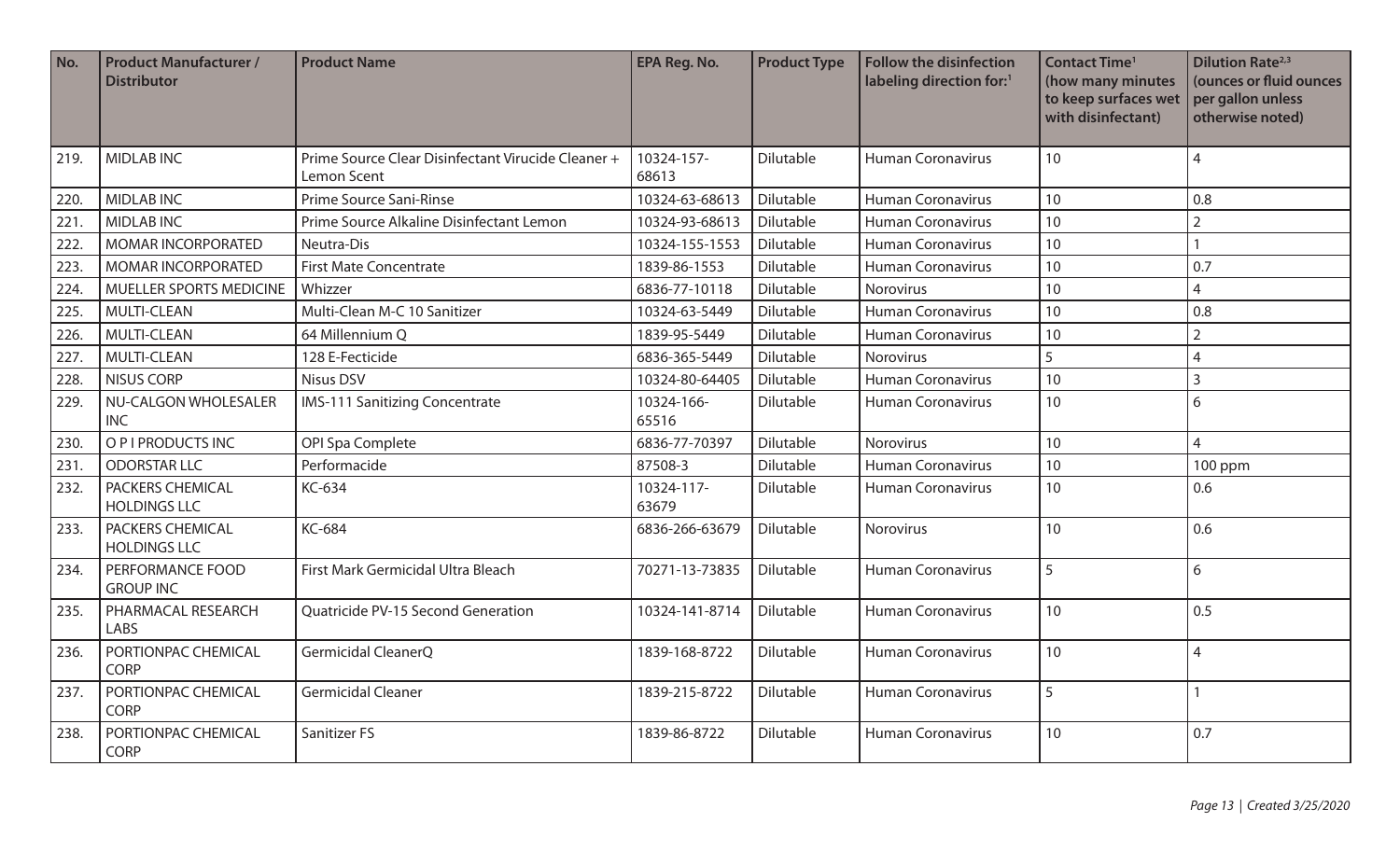| No.  | <b>Product Manufacturer /</b><br><b>Distributor</b> | <b>Product Name</b>                                                                                | <b>EPA Reg. No.</b> | <b>Product Type</b> | <b>Follow the disinfection</b><br>labeling direction for:1 | <b>Contact Time<sup>1</sup></b><br>(how many minutes<br>to keep surfaces wet<br>with disinfectant) | <b>Dilution Rate</b> <sup>2,3</sup><br>(ounces or fluid ounces<br>per gallon unless<br>otherwise noted) |
|------|-----------------------------------------------------|----------------------------------------------------------------------------------------------------|---------------------|---------------------|------------------------------------------------------------|----------------------------------------------------------------------------------------------------|---------------------------------------------------------------------------------------------------------|
| 239. | PREVASIVE USA LLC                                   | NOROXyCdiff                                                                                        | 10324-214-<br>92089 | Dilutable           | <b>Human Coronavirus</b>                                   | 10                                                                                                 | 0.4                                                                                                     |
| 240. | PRIME SOURCE                                        | Prime Source Germicidal Ultra Bleach                                                               | 70271-13-68613      | Dilutable           | <b>Human Coronavirus</b>                                   | $5\overline{)}$                                                                                    | 6                                                                                                       |
| 241. | PRO PRODUCTS LLC                                    | Sani-System Liquid Sanitizer Concentrate                                                           | 1839-155-73529      | Dilutable           | <b>Human Coronavirus</b>                                   | 10                                                                                                 | 0.35                                                                                                    |
| 242. | PROCTER & GAMBLE CO<br>(3573)                       | P&G Proline Disinfecting Floor and Surface Cleaner                                                 | 1839-215-84740      | Dilutable           | <b>Human Coronavirus</b>                                   | 5                                                                                                  |                                                                                                         |
| 243. | PROCTER & GAMBLE CO<br>(3573)                       | P & G Professional Clean Quick Broad Range<br><b>Quaternary Sanitizer</b>                          | 6836-278-3573       | Dilutable           | Norovirus                                                  | 10                                                                                                 | 0.5                                                                                                     |
| 244. | PROKURE SOLUTIONS LLC                               | Prokure V                                                                                          | 87508-3-89334       | Dilutable           | <b>Human Coronavirus</b>                                   | 10                                                                                                 | 100 ppm                                                                                                 |
| 245. | PRORESTORE PRODUCTS                                 | Dri-Eaz Milgo Plus                                                                                 | 70385-6             | Dilutable           | <b>Human Coronavirus</b>                                   | 10                                                                                                 | $\overline{2}$                                                                                          |
| 246. | PRORESTORE PRODUCTS                                 | Mediclean Germicidal Cleaner Concentrate<br>(Lemon)                                                | 70385-6             | Dilutable           | <b>Human Coronavirus</b>                                   | 10                                                                                                 | $\overline{2}$                                                                                          |
| 247. | PRORESTORE PRODUCTS                                 | Mediclean Germicidal Cleaner Concentrate (Mint)                                                    | 70385-6             | Dilutable           | <b>Human Coronavirus</b>                                   | 10                                                                                                 | $\overline{2}$                                                                                          |
| 248. | PRORESTORE PRODUCTS                                 | Microban Germicidal Cleaner Concentrate                                                            | 70385-6             | Dilutable           | Human Coronavirus                                          | 10                                                                                                 | $\overline{2}$                                                                                          |
| 249. | PRORESTORE PRODUCTS                                 | Microban Germicidal Cleaner Concentrate (Mint<br>Scent)                                            | 70385-6             | Dilutable           | <b>Human Coronavirus</b>                                   | 10                                                                                                 | $\overline{2}$                                                                                          |
| 250. | <b>RECKITT BENCKISER</b>                            | Lysol Brand Kills 99.9% of Viruses & Bacteria Smart<br>Multi-Purpose Cleaner Citrus Breeze Scent   | 1839-166-777        | Dilutable           | <b>Human Coronavirus</b>                                   | 10                                                                                                 |                                                                                                         |
| 251. | <b>RECKITT BENCKISER</b>                            | Lysol Brand Kills 99.9% of Viruses & Bacteria Smart<br>Multi-Purpose Cleaner Fresh Waterfall Scent | 1839-166-777        | Dilutable           | <b>Human Coronavirus</b>                                   | 10                                                                                                 |                                                                                                         |
| 252. | <b>RECKITT BENCKISER</b>                            | Lysol Brand I.C. Quaternary Disinfectant Cleaner                                                   | 47371-129-675       | Dilutable           | Adenovirus                                                 | 10                                                                                                 | $\overline{2}$                                                                                          |
| 253. | <b>RECKITT BENCKISER</b>                            | Professional Lysol Brand Disinfectant Heavy Duty<br><b>Bathroom Cleaner</b>                        | 675-54              | Dilutable           | Rotavirus                                                  | 5                                                                                                  | 16                                                                                                      |
| 254. | <b>RECKITT BENCKISER</b>                            | Lemon Scent Professional Lysol Brand II<br><b>Disinfectant Deodorizing Cleaner</b>                 | 777-82-675          | Dilutable           | <b>Human Coronavirus</b>                                   | 10                                                                                                 |                                                                                                         |
| 255. | <b>RECKITT BENCKISER</b>                            | Professional Lysol Brand II Disinfectant Pine Action<br>Cleaner                                    | 777-82-675          | Dilutable           | <b>Human Coronavirus</b>                                   | 10                                                                                                 |                                                                                                         |
| 256. | <b>RJ SCHINNER INC</b>                              | Performance Plus Disinfectant Ultra Bleach                                                         | 70271-13-92268      | Dilutable           | <b>Human Coronavirus</b>                                   | 5                                                                                                  | 6                                                                                                       |
| 257. | ROCHESTER MIDLAND CORP                              | F-29 Disinfectant - Sanitizer                                                                      | 10324-117-527       | Dilutable           | Human Coronavirus                                          | 10                                                                                                 | 0.6                                                                                                     |
| 258. | <b>ROCHESTER MIDLAND CORP</b>                       | $CP-64$                                                                                            | 10324-93-527        | Dilutable           | <b>Human Coronavirus</b>                                   | 10                                                                                                 | $\overline{2}$                                                                                          |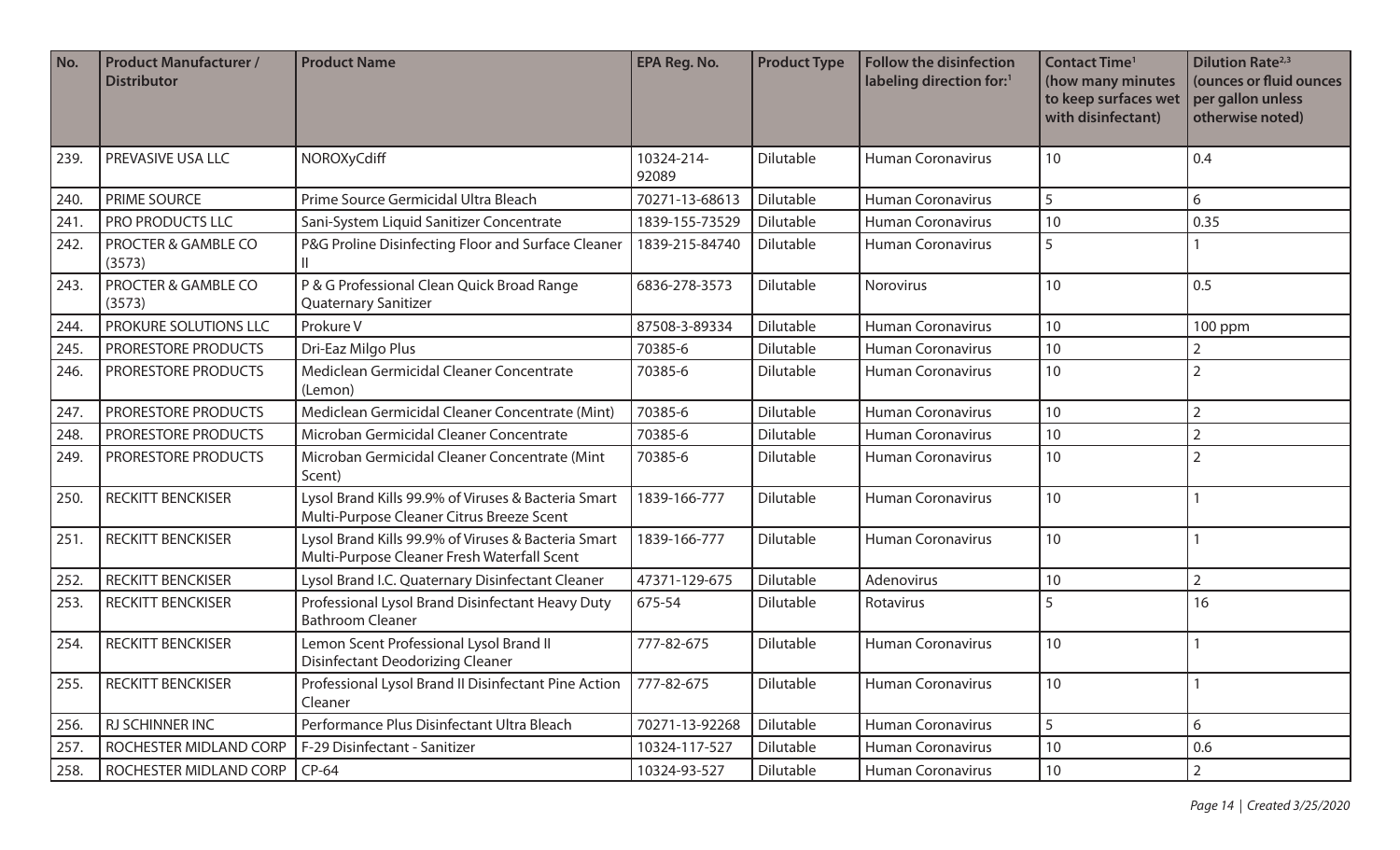| No.  | <b>Product Manufacturer /</b><br><b>Distributor</b> | <b>Product Name</b>                                                               | <b>EPA Reg. No.</b> | <b>Product Type</b> | <b>Follow the disinfection</b><br>labeling direction for:1 | <b>Contact Time<sup>1</sup></b><br>(how many minutes<br>to keep surfaces wet<br>with disinfectant) | <b>Dilution Rate</b> <sup>2,3</sup><br>(ounces or fluid ounces<br>per gallon unless<br>otherwise noted) |
|------|-----------------------------------------------------|-----------------------------------------------------------------------------------|---------------------|---------------------|------------------------------------------------------------|----------------------------------------------------------------------------------------------------|---------------------------------------------------------------------------------------------------------|
| 259  | ROCHESTER MIDLAND CORP                              | <b>SNAP! Enviro Care Neutral Disinfectant</b>                                     | 47371-129-527       | <b>Dilutable</b>    | Adenovirus                                                 | 10                                                                                                 | $\overline{2}$                                                                                          |
| 260. | ROYAL PAPER CORP                                    | <b>Compliance Sanitizer</b>                                                       | 10324-63-72625      | Dilutable           | Human Coronavirus                                          | 10                                                                                                 | 0.8                                                                                                     |
| 261. | RUST OLEUM CORPORATION                              | <b>Moldex Disinfectant Concentrate</b>                                            | 1839-169-82480      | Dilutable           | <b>Human Coronavirus</b>                                   | 10                                                                                                 | $\overline{2}$                                                                                          |
| 262. | S C JOHNSON AND SON INC                             | Multi-Surface Disinfectant Cleaner (Citrus Scent)                                 | 6836-348-89900      | Dilutable           | Feline calicivirus;<br>Enterovirus                         | 5                                                                                                  | $\overline{2}$                                                                                          |
| 263. | S C JOHNSON AND SON INC                             | Restroom Disinfectant Cleaner (Fresh Scent)                                       | 6836-348-89900      | Dilutable           | Feline calicivirus;<br>Enterovirus                         | 5                                                                                                  | $\overline{2}$                                                                                          |
| 264. | S C JOHNSON AND SON INC                             | Trushot 2.0 Hospital Cleaner & Disinfectant                                       | 6836-348-89900      | Dilutable           | Feline calicivirus;<br>Enterovirus                         | 5                                                                                                  | $\overline{2}$                                                                                          |
| 265. | S C JOHNSON AND SON INC                             | Trushot 2.0 Multi-Surface, Restroom Cleaner &<br>Disinfectant                     | 6836-348-89900      | Dilutable           | Feline calicivirus;<br>Enterovirus                         | 5                                                                                                  | $\overline{2}$                                                                                          |
| 266. | S C JOHNSON AND SON INC                             | TruShot Disinfectant Cleaner - For Hospitals                                      | 6836-348-89900      | Dilutable           | Feline calicivirus;<br>Enterovirus                         | 5                                                                                                  | $\overline{2}$                                                                                          |
| 267. | S C JOHNSON AND SON INC                             | TruShot Disinfectant Cleaner - Multi-Surface<br><b>Cleaner &amp; Disinfectant</b> | 6836-348-89900      | Dilutable           | Feline calicivirus;<br>Enterovirus                         | 5                                                                                                  | $\overline{2}$                                                                                          |
| 268. | S C JOHNSON AND SON INC                             | TruShot Disinfectant Cleaner - Restroom Cleaner &<br>Disinfectant                 | 6836-348-89900      | Dilutable           | Feline calicivirus;<br>Enterovirus                         | 5                                                                                                  | $\overline{2}$                                                                                          |
| 269. | S C JOHNSON AND SON INC                             | Quaternary Disinfectant Cleaner                                                   | 6836-78-89900       | Dilutable           | Norovirus                                                  | 10                                                                                                 | $\overline{2}$                                                                                          |
| 270. | <b>SANITATION STRATEGIES</b>                        | Labsan 256 CPQ                                                                    | 10324-141-<br>79732 | Dilutable           | <b>Human Coronavirus</b>                                   | 10                                                                                                 | 0.5                                                                                                     |
| 271  | <b>SERVICEMASTER CLEAN</b>                          | Sani Master 6                                                                     | 1839-166-79687      | Dilutable           | <b>Human Coronavirus</b>                                   | 10                                                                                                 |                                                                                                         |
| 272. | <b>SERVICEMASTER CLEAN</b>                          | Gliderinse 4                                                                      | 1839-86-79687       | Dilutable           | <b>Human Coronavirus</b>                                   | 10                                                                                                 | 0.7                                                                                                     |
| 273. | <b>SERVICEMASTER CLEAN</b>                          | SaniMaster 7                                                                      | 6836-365-79687      | Dilutable           | Norovirus                                                  | 5                                                                                                  | 4                                                                                                       |
| 274. | <b>SHAKLEE CORPORATION</b>                          | Shaklee Basic G Concentrated Germicide                                            | 47371-129-7294      | Dilutable           | Adenovirus                                                 | 10                                                                                                 | $\overline{2}$                                                                                          |
| 275. | <b>SLNSUDZ LLC</b>                                  | Accurate Accu-Quat                                                                | 10324-117-<br>85655 | Dilutable           | Human Coronavirus                                          | 10                                                                                                 | 0.6                                                                                                     |
| 276. | SOP GREEN KLEAN                                     | <b>Chlorinated Disinfecting Tablets</b>                                           | 71847-6-91038       | Dilutable           | Hepatitis A virus;<br>Coxsackievirus B3                    |                                                                                                    | 4306 ppm                                                                                                |
| 277. | SPARTAN CHEMICAL CO INC                             | Sani-T-10 Plus                                                                    | 10324-117-5741      | Dilutable           | <b>Human Coronavirus</b>                                   | 10                                                                                                 | 0.6                                                                                                     |
| 278. | SPARTAN CHEMICAL CO INC                             | Super HDQ Neutral One Step Disinfectant                                           | 10324-141-5741      | Dilutable           | <b>Human Coronavirus</b>                                   | $10\,$                                                                                             | 0.5                                                                                                     |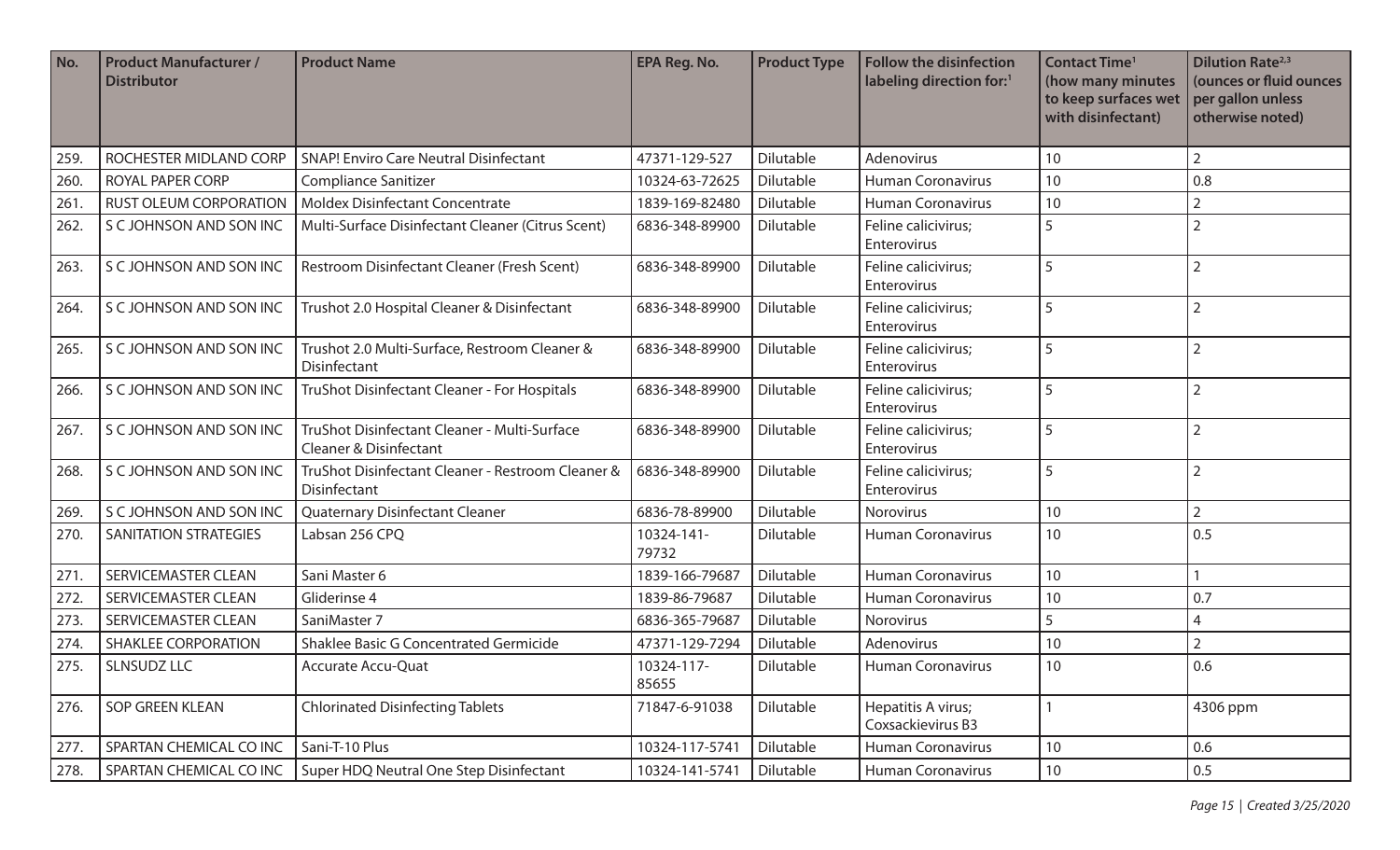| No.  | <b>Product Manufacturer /</b><br><b>Distributor</b>    | <b>Product Name</b>                            | <b>EPA Reg. No.</b> | <b>Product Type</b> | <b>Follow the disinfection</b><br>labeling direction for:1 | <b>Contact Time<sup>1</sup></b><br>(how many minutes<br>to keep surfaces wet<br>with disinfectant) | <b>Dilution Rate</b> <sup>2,3</sup><br>(ounces or fluid ounces<br>per gallon unless<br>otherwise noted) |
|------|--------------------------------------------------------|------------------------------------------------|---------------------|---------------------|------------------------------------------------------------|----------------------------------------------------------------------------------------------------|---------------------------------------------------------------------------------------------------------|
| 279. | SPARTAN CHEMICAL CO INC                                | HDQ Neutral One Step Disinfectant              | 10324-155-5741      | Dilutable           | <b>Human Coronavirus</b>                                   | 10                                                                                                 |                                                                                                         |
| 280. | SPARTAN CHEMICAL CO INC                                | Halt                                           | 10324-93-5741       | Dilutable           | <b>Human Coronavirus</b>                                   | 10                                                                                                 | $\overline{2}$                                                                                          |
| 281. | SPARTAN CHEMICAL CO INC                                | Psq li                                         | 10324-93-5741       | Dilutable           | <b>Human Coronavirus</b>                                   | 10                                                                                                 | $\overline{2}$                                                                                          |
| 282. | SPARTAN CHEMICAL CO INC                                | <b>GS High Dilution Disinfectant 256</b>       | 1839-167-5741       | Dilutable           | <b>Human Coronavirus</b>                                   | 10                                                                                                 | 0.5                                                                                                     |
| 283. | SPARTAN CHEMICAL CO INC                                | Spartan Super HDQL10                           | 1839-167-5741       | Dilutable           | <b>Human Coronavirus</b>                                   | 10                                                                                                 | 0.5                                                                                                     |
| 284. | SPARTAN CHEMICAL CO INC                                | <b>GS Neutral Disinfectant Cleaner</b>         | 1839-169-5741       | Dilutable           | <b>Human Coronavirus</b>                                   | 10                                                                                                 | $\overline{2}$                                                                                          |
| 285  | SPARTAN CHEMICAL CO INC                                | Spartan Clean On The Go HdqC 2                 | 1839-169-5741       | Dilutable           | Human Coronavirus                                          | 10                                                                                                 | $\overline{2}$                                                                                          |
| 286. | SPARTAN CHEMICAL CO INC                                | <b>Bnc-15</b>                                  | 6836-348-5741       | Dilutable           | Feline calicivirus;<br>Enterovirus                         | 5                                                                                                  | $\overline{2}$                                                                                          |
| 287. | SPLISH SPLASH CLEANERS<br><b>INC</b>                   | Splish Splash One-Step Disinfectant            | 10324-112-<br>85349 | Dilutable           | <b>Human Coronavirus</b>                                   | 10                                                                                                 |                                                                                                         |
| 288. | <b>STAPLES CONTRACT &amp;</b><br><b>COMMERCIAL INC</b> | Coastwide Professional Bathroom DC Plus        | 10324-105-<br>86226 | Dilutable           | <b>Human Coronavirus</b>                                   | 10                                                                                                 |                                                                                                         |
| 289. | <b>STAPLES CONTRACT &amp;</b><br><b>COMMERCIAL INC</b> | Coastwide Professional Disinfectant 66         | 1839-86-86226       | Dilutable           | <b>Human Coronavirus</b>                                   | 10                                                                                                 | 0.7                                                                                                     |
| 290. | <b>STAPLES CONTRACT &amp;</b><br><b>COMMERCIAL INC</b> | <b>SE66 Disinfectant</b>                       | 1839-86-86226       | Dilutable           | <b>Human Coronavirus</b>                                   | 10                                                                                                 | 0.7                                                                                                     |
| 291. | <b>STAPLES CONTRACT &amp;</b><br><b>COMMERCIAL INC</b> | <b>Brighton Professional Virustat DC Plus</b>  | 47371-129-<br>86226 | Dilutable           | Adenovirus                                                 | 10                                                                                                 | $\overline{2}$                                                                                          |
| 292. | <b>STAPLES CONTRACT &amp;</b><br><b>COMMERCIAL INC</b> | <b>Coastwide Professional Virustat DC Plus</b> | 47371-129-<br>86226 | Dilutable           | Adenovirus                                                 | 10                                                                                                 | $\overline{2}$                                                                                          |
| 293. | <b>STAPLES CONTRACT &amp;</b><br><b>COMMERCIAL INC</b> | <b>Brighton Professional Lemon DC Plus</b>     | 47371-131-<br>86226 | Dilutable           | Adenovirus                                                 | 10                                                                                                 | 8                                                                                                       |
| 294. | <b>STAPLES CONTRACT &amp;</b><br><b>COMMERCIAL INC</b> | <b>Brighton Professional Pine DC Plus</b>      | 47371-131-<br>86226 | Dilutable           | Adenovirus                                                 | 10                                                                                                 | 8                                                                                                       |
| 295. | <b>STAPLES CONTRACT &amp;</b><br><b>COMMERCIAL INC</b> | Coastwide Professional Lemon DC Plus           | 47371-131-<br>86226 | Dilutable           | Adenovirus                                                 | 10                                                                                                 | 8                                                                                                       |
| 296. | <b>STAPLES CONTRACT &amp;</b><br><b>COMMERCIAL INC</b> | <b>Brighton Professional Hepastat 256</b>      | 6836-78-86226       | Dilutable           | Norovirus                                                  | 10                                                                                                 | $\overline{2}$                                                                                          |
| 297. | <b>STATE INDUSTRIAL</b><br><b>PRODUCTS</b>             | Formula 236 Terg-o-cide                        | 10324-154-<br>70799 | Dilutable           | Human Coronavirus                                          | 10                                                                                                 | $\overline{2}$                                                                                          |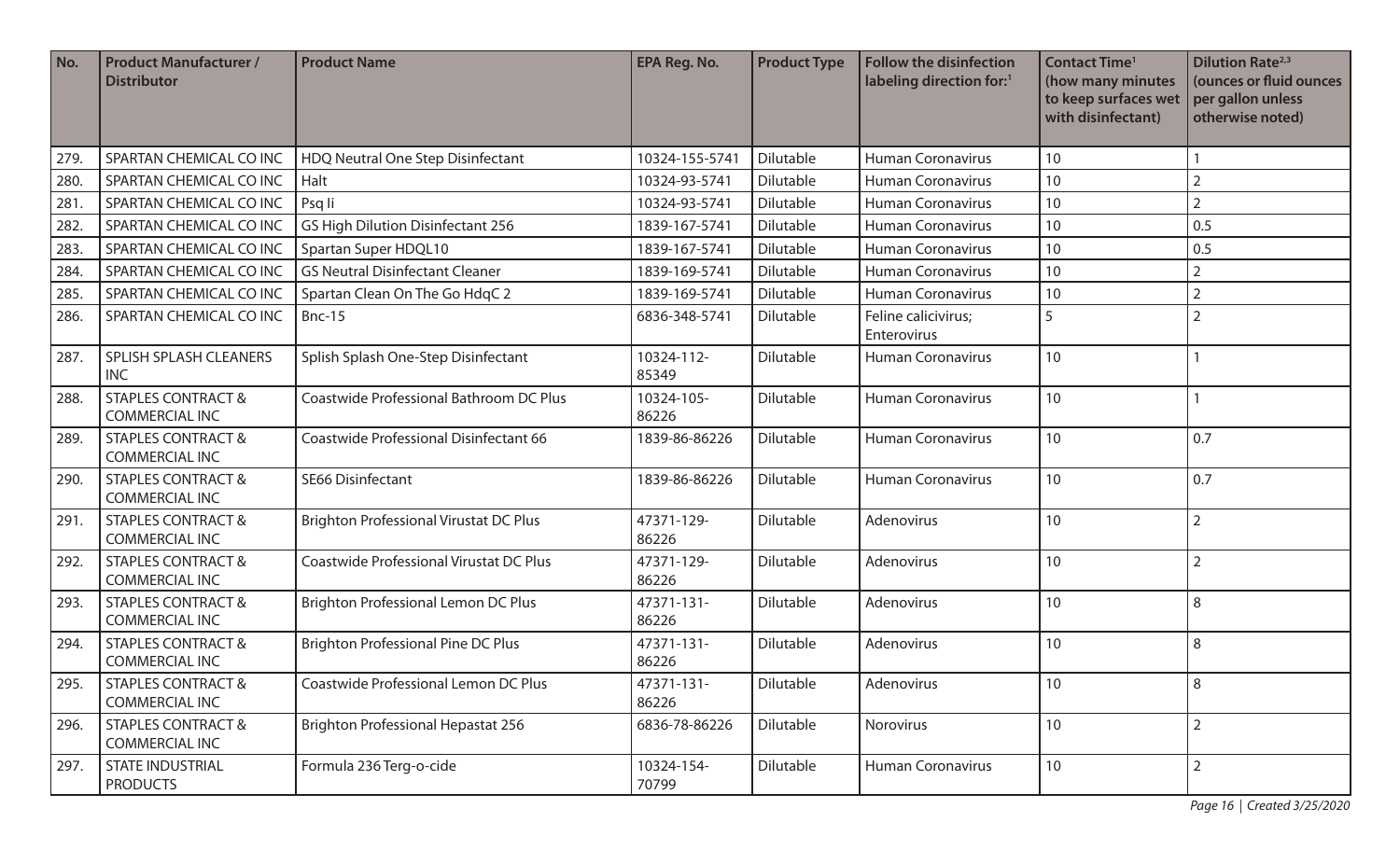| No.  | <b>Product Manufacturer /</b><br><b>Distributor</b> | <b>Product Name</b>                                                  | <b>EPA Reg. No.</b> | <b>Product Type</b> | <b>Follow the disinfection</b><br>labeling direction for:1 | <b>Contact Time<sup>1</sup></b><br>(how many minutes<br>to keep surfaces wet<br>with disinfectant) | <b>Dilution Rate</b> <sup>2,3</sup><br>(ounces or fluid ounces<br>per gallon unless<br>otherwise noted) |
|------|-----------------------------------------------------|----------------------------------------------------------------------|---------------------|---------------------|------------------------------------------------------------|----------------------------------------------------------------------------------------------------|---------------------------------------------------------------------------------------------------------|
| 298. | <b>STEARNS PACKAGING CORP</b>                       | Mark E II One-Step Disinfectant, Germicidal<br>Detergent & Deodorant | 10324-108-3640      | Dilutable           | <b>Human Coronavirus</b>                                   | 10                                                                                                 | 0.5                                                                                                     |
| 299. | <b>STERILEX</b>                                     | <b>Sterilex Ultra Step</b>                                           | 63761-10            | Dilutable           | Feline Calicivirus;<br>Rotavirus                           | 10                                                                                                 | 18.4                                                                                                    |
| 300. | <b>STERILEX</b>                                     | <b>Sterilex Ultra CIP</b>                                            | 63761-8             | Dilutable           | <b>Feline Calicivirus</b>                                  | 10                                                                                                 | 16 (mixed with<br>activator)                                                                            |
| 301. | <b>STERILEX</b>                                     | <b>Sterilex Ultra Disinfectant Cleaner Solution 1</b>                | 63761-8             | Dilutable           | <b>Feline Calicivirus</b>                                  | 10                                                                                                 | 16 (mixed with<br>activator)                                                                            |
| 302. | <b>STERIS CORPORATION</b>                           | Coverage Plus NPD One-Step Cleaner Disinfectant                      | 6836-139-1043       | Dilutable           | Feline calicivirus                                         | 10                                                                                                 | $\overline{2}$                                                                                          |
| 303. | <b>SUNBURST CHEMICALS INC</b>                       | Quick San 10                                                         | 10324-117-670       | Dilutable           | Human Coronavirus                                          | 10                                                                                                 | 0.6                                                                                                     |
| 304. | <b>SUNBURST CHEMICALS INC</b>                       | Sunburst No-Bac                                                      | 10324-58-670        | <b>Dilutable</b>    | <b>Human Coronavirus</b>                                   | 10                                                                                                 |                                                                                                         |
| 305. | <b>SUNBURST CHEMICALS INC</b>                       | Sani-Clean 2                                                         | 47371-129-670       | Dilutable           | Adenovirus                                                 | 10                                                                                                 | $\overline{2}$                                                                                          |
| 306. | <b>SUNSHINE MAKERS INC</b>                          | Simple Green d Pro 3 Plus                                            | 10324-154-<br>56782 | Dilutable           | <b>Human Coronavirus</b>                                   | 10                                                                                                 | $\overline{2}$                                                                                          |
| 307. | <b>SUNSHINE MAKERS INC</b>                          | Simple Green d Pro 5                                                 | 6836-140-56782      | Dilutable           | Norovirus                                                  | 10                                                                                                 | 8                                                                                                       |
| 308. | <b>SYSCO CORPORATION</b>                            | Sysco Classic Germicidal Ultra Bleach                                | 70271-13-29055      | Dilutable           | <b>Human Coronavirus</b>                                   | 5                                                                                                  | 6                                                                                                       |
| 309. | THE TRANZONIC COMPANIES                             | <b>ChemWorks Disinfectant And Sanitizer</b>                          | 10324-117-<br>93527 | Dilutable           | <b>Human Coronavirus</b>                                   | 10                                                                                                 | 0.6                                                                                                     |
| 310. | THETFORD CORPORATION                                | Thetford Fresh Water Tank Sanitizer                                  | 1839-86-26601       | Dilutable           | <b>Human Coronavirus</b>                                   | 10                                                                                                 | 0.7                                                                                                     |
| 311. | <b>TOTAL SOLUTIONS</b>                              | <b>Total Solutions Vanquish</b>                                      | 6836-140-68562      | Dilutable           | Norovirus                                                  | 10                                                                                                 | 8                                                                                                       |
| 312. | TRIPLE S                                            | <b>Triple</b>                                                        | 10324-113-<br>12120 | Dilutable           | <b>Human Coronavirus</b>                                   | 10                                                                                                 | 2                                                                                                       |
| 313. | <b>TRIPLE S</b>                                     | Navigator 61 Ace 256 Neutral Disinfectant                            | 10324-141-<br>12120 | Dilutable           | <b>Human Coronavirus</b>                                   | 10                                                                                                 | 0.5                                                                                                     |
| 314. | <b>TRIPLE S</b>                                     | DC Gold Disinfectant Cleaner                                         | 10324-154-<br>12120 | Dilutable           | <b>Human Coronavirus</b>                                   | 10                                                                                                 | $\overline{2}$                                                                                          |
| 315. | TRIPLE S                                            | DC Pine Disinfectant Cleaner                                         | 10324-154-<br>12120 | Dilutable           | <b>Human Coronavirus</b>                                   | 10                                                                                                 | $\overline{2}$                                                                                          |
| 316. | TRIPLE S                                            | Pleascent Neutra Shine Disinfectant, Virucide &<br>Cleaner           | 10324-154-<br>12120 | Dilutable           | <b>Human Coronavirus</b>                                   | 10                                                                                                 | $\overline{2}$                                                                                          |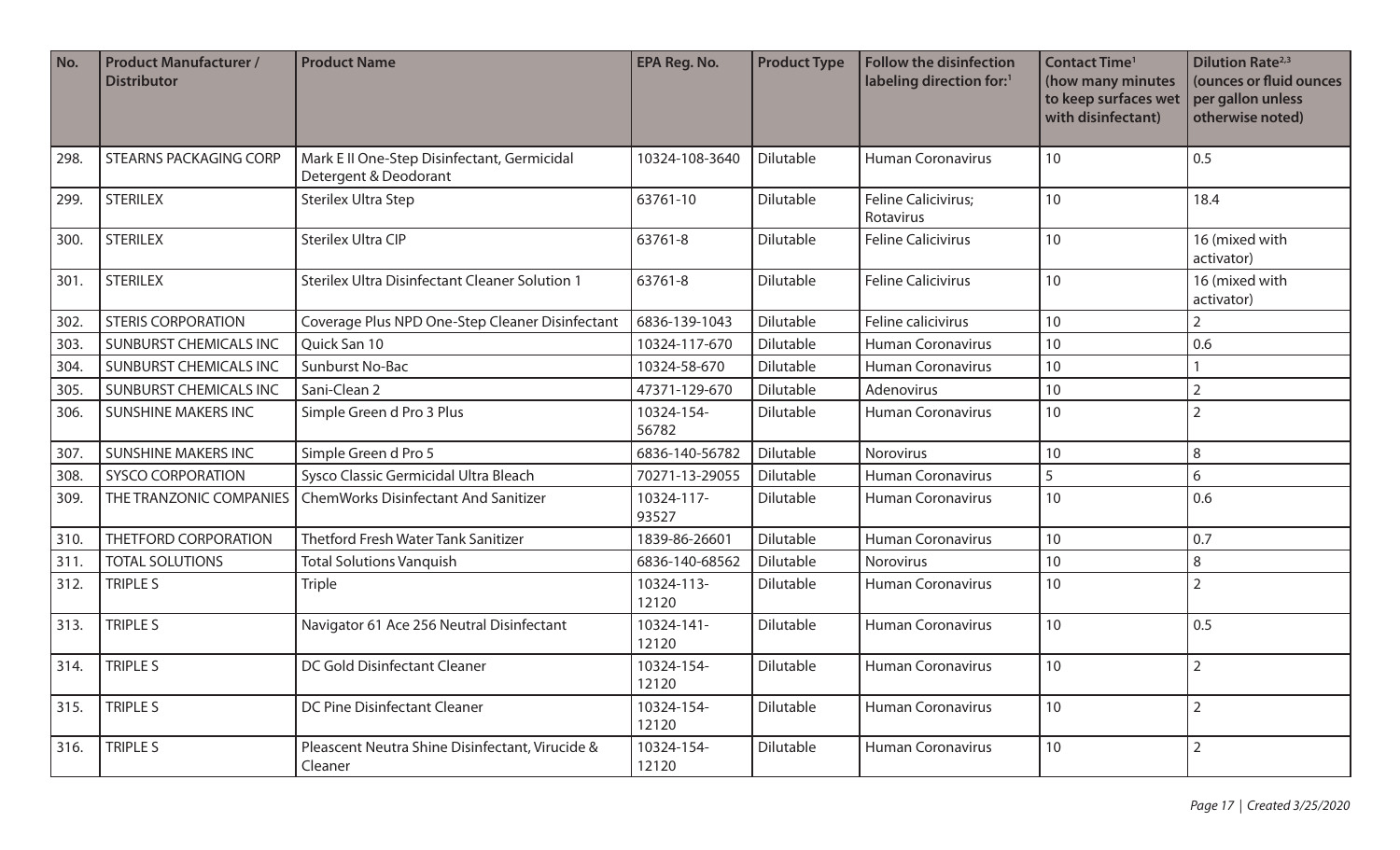| No.  | <b>Product Manufacturer /</b><br><b>Distributor</b> | <b>Product Name</b>                                                  | <b>EPA Reg. No.</b> | <b>Product Type</b> | <b>Follow the disinfection</b><br>labeling direction for:1 | <b>Contact Time<sup>1</sup></b><br>(how many minutes<br>to keep surfaces wet<br>with disinfectant) | <b>Dilution Rate</b> <sup>2,3</sup><br>(ounces or fluid ounces<br>per gallon unless<br>otherwise noted) |
|------|-----------------------------------------------------|----------------------------------------------------------------------|---------------------|---------------------|------------------------------------------------------------|----------------------------------------------------------------------------------------------------|---------------------------------------------------------------------------------------------------------|
| 317. | <b>TRIPLE S</b>                                     | Navigator 62 Perisept                                                | 10324-214-<br>12120 | Dilutable           | <b>Human Coronavirus</b>                                   | 10                                                                                                 | 0.4                                                                                                     |
| 318. | TRIPLE S                                            | Navigator 64 Fast Break Concentrate                                  | 10324-59-12120      | Dilutable           | <b>Human Coronavirus</b>                                   | 10                                                                                                 | $\overline{2}$                                                                                          |
| 319. | <b>TRIPLE S</b>                                     | Navigator Dilution Control System 9 Multi-Purpose<br>Disinfectant    | 47371-129-<br>12120 | Dilutable           | Adenovirus                                                 | 10                                                                                                 | $\overline{2}$                                                                                          |
| 320. | TRIPLE S                                            | Navigator 3x Renegade Daily One-Step<br>Disinfectant                 | 6836-349-12120      | Dilutable           | Enterovirus D68; Norovirus   5                             |                                                                                                    |                                                                                                         |
| 321. | <b>TRUST MEDICAL LLC</b>                            | Defender 13.1g Tablet                                                | 71847-7-92281       | Dilutable           | Hepatitis A virus;<br>Coxsackievirus B3                    |                                                                                                    | 4306 ppm                                                                                                |
| 322. | <b>TRUST MEDICAL LLC</b>                            | Defender 3.34g Tablet                                                | 71847-7-92281       | Dilutable           | Hepatitis A virus;<br>Coxsackievirus B3                    |                                                                                                    | 4306 ppm                                                                                                |
| 323. | U S CHEMICAL<br><b>CORPORATION</b>                  | Mixmate Sanitation System Shurguard Ultimate                         | 10324-81-7546       | Dilutable           | <b>Human Coronavirus</b>                                   | 10                                                                                                 | 0.78                                                                                                    |
| 324. | <b>U S CHEMICAL</b><br><b>CORPORATION</b>           | Mixmate Sanitation System Disinfectant 256                           | 1839-167-7546       | Dilutable           | <b>Human Coronavirus</b>                                   | 10                                                                                                 | 0.5                                                                                                     |
| 325. | U S CHEMICAL<br><b>CORPORATION</b>                  | Quat-Clean Plus                                                      | 1839-81-7546        | Dilutable           | <b>Human Coronavirus</b>                                   | 10                                                                                                 | $\overline{2}$                                                                                          |
| 326. | U S CHEMICAL<br><b>CORPORATION</b>                  | <b>Mixmate Shurguard Plus</b>                                        | 1839-86-7546        | Dilutable           | <b>Human Coronavirus</b>                                   | 10                                                                                                 | 0.7                                                                                                     |
| 327. | U S CHEMICAL<br><b>CORPORATION</b>                  | <b>Shurguard Plus</b>                                                | 1839-86-7546        | Dilutable           | <b>Human Coronavirus</b>                                   | 10                                                                                                 | 0.7                                                                                                     |
| 328. | <b>U S CHEMICAL</b><br><b>CORPORATION</b>           | Extra Spearmint Scented Germicidal Detergent<br><b>And Deodorant</b> | 47371-131-7546      | Dilutable           | Adenovirus                                                 | 10                                                                                                 | 8                                                                                                       |
| 329. | <b>U S CHEMICAL</b><br><b>CORPORATION</b>           | Lemon Cleaner Disinfectant                                           | 47371-131-7546      | Dilutable           | Adenovirus                                                 | 10                                                                                                 | 8                                                                                                       |
| 330. | U S CHEMICAL<br><b>CORPORATION</b>                  | <b>Misco Sanifect Plus 1</b>                                         | 47371-131-7546      | Dilutable           | Adenovirus                                                 | 10 <sup>°</sup>                                                                                    | 8                                                                                                       |
| 331. | U S CHEMICAL<br><b>CORPORATION</b>                  | Misco Sanifect Plus 2 Fresh N' Clean                                 | 47371-131-7546      | Dilutable           | Adenovirus                                                 | 10                                                                                                 | 8                                                                                                       |
| 332. | U S CHEMICAL<br>CORPORATION                         | Mixmate Germicidal Cleaner Germicidal Detergent<br>And Deodorant     | 47371-131-7546      | Dilutable           | Adenovirus                                                 | 10                                                                                                 | 8                                                                                                       |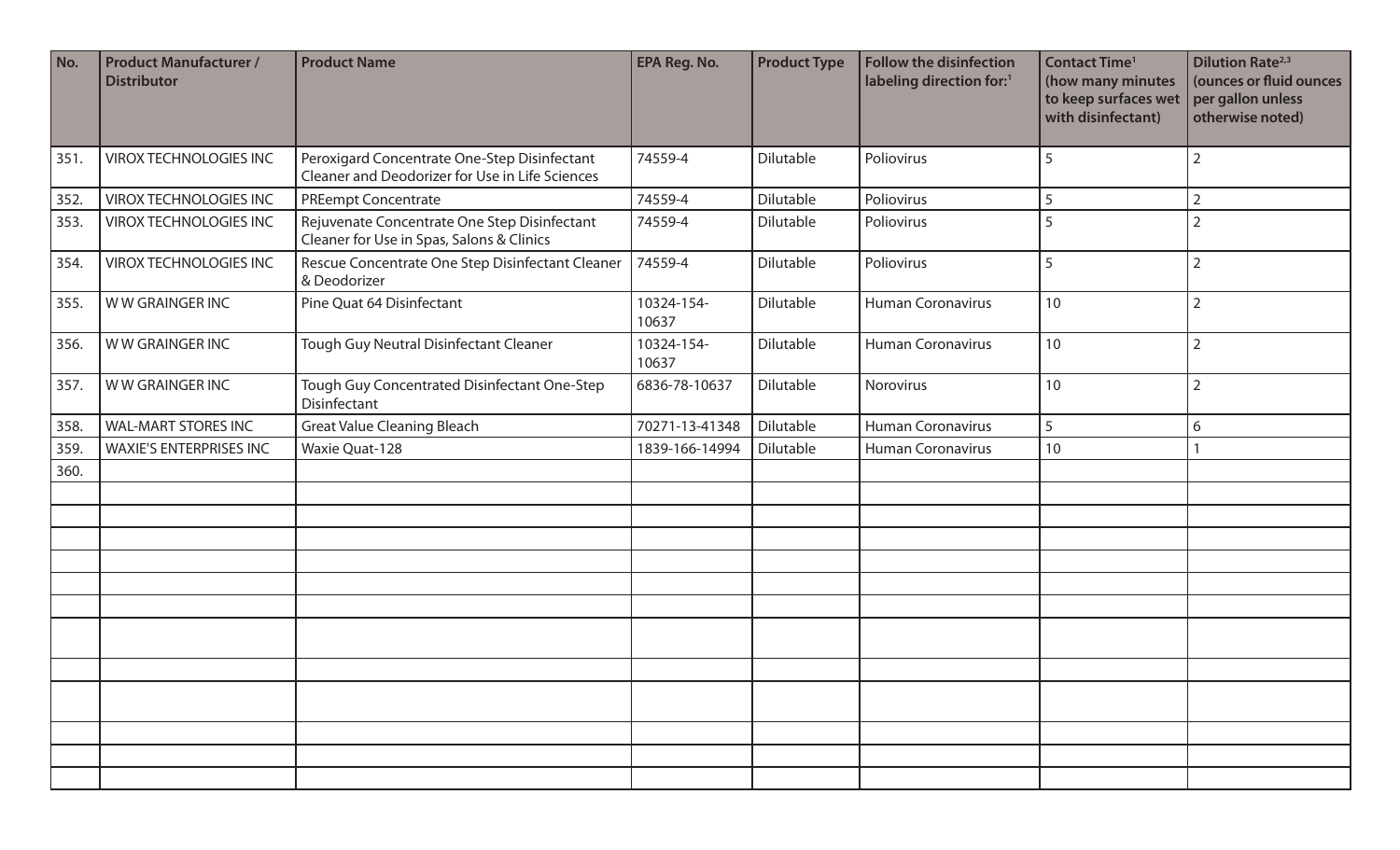| No.  | <b>Product Manufacturer /</b><br><b>Distributor</b> | <b>Product Name</b>                 | <b>EPA Reg. No.</b> | <b>Product Type</b> | <b>Follow the disinfection</b><br>labeling direction for: <sup>1</sup> | <b>Contact Time<sup>1</sup></b><br>(how many minutes<br>to keep surfaces wet<br>with disinfectant) | <b>Dilution Rate</b> <sup>2,3</sup><br>(ounces or fluid ounces<br>per gallon unless<br>otherwise noted) |
|------|-----------------------------------------------------|-------------------------------------|---------------------|---------------------|------------------------------------------------------------------------|----------------------------------------------------------------------------------------------------|---------------------------------------------------------------------------------------------------------|
| 373. | <b>ZEP INC</b>                                      | Zep ProVisions No-Rinse Sanitizer   | 1839-86-1270        | Dilutable           | <b>Human Coronavirus</b>                                               | 10                                                                                                 | 0.7                                                                                                     |
| 374. | <b>ZEP INC</b>                                      | Zep Lemonex III                     | 1839-95-1270        | Dilutable           | <b>Human Coronavirus</b>                                               | 10                                                                                                 |                                                                                                         |
| 375. | <b>ZEP INC</b>                                      | Zep Micronex Hard Water Formulation | 47371-129-1270      | Dilutable           | Adenovirus                                                             | 10                                                                                                 |                                                                                                         |
| 376. | <b>ZEP INC</b>                                      | MicroSolve Disinfectant Cleaner     | 63761-8-1270        | Dilutable           | <b>Feline Calicivirus</b>                                              | 10                                                                                                 | 16 (mixed with<br>activator)                                                                            |
| 377. | <b>ZEP INC</b>                                      | Zep Triton                          | 6836-78-1270        | <b>Dilutable</b>    | Norovirus                                                              | 10                                                                                                 |                                                                                                         |
| 378. | <b>SELECTIVE MICRO</b><br><b>TECHNOLOGIES LLC</b>   | GC 12.5                             | 74986-5             | Solid               | <b>Human Coronavirus</b>                                               | 10                                                                                                 | 100 ppm                                                                                                 |
| 379. | <b>SELECTIVE MICRO</b><br><b>TECHNOLOGIES LLC</b>   | GC <sub>2</sub>                     | 74986-5             | Solid               | <b>Human Coronavirus</b>                                               | 10                                                                                                 | 100 ppm                                                                                                 |
| 380. | <b>SELECTIVE MICRO</b><br><b>TECHNOLOGIES LLC</b>   | GC 30                               | 74986-5             | Solid               | <b>Human Coronavirus</b>                                               | 10                                                                                                 | 100 ppm                                                                                                 |
| 381. | <b>SELECTIVE MICRO</b><br><b>TECHNOLOGIES LLC</b>   | Selectrocide 12G                    | 74986-5             | Solid               | <b>Human Coronavirus</b>                                               | 10                                                                                                 | 100 ppm                                                                                                 |

<sup>1</sup> According to EPA Disinfectant List N on 3/22/2020 (https://oda.fyi/EPADisinfectantListN) unless otherwise noted. Read the product labeling to confirm contact time prior to use.

<sup>2</sup> According to the most recent EPA-approved disinfectant master label accessed on 3/24/2020. (https://oda.fyi/EPAProductsLabels). Read the product labeling on your container to confirm dilution rate prior to use.

<sup>3</sup>The table below and the following online tool can be used to convert from units listed in this table to other units that may be used on the physical product label (e.g. gallons, pints) as needed: https://oda.fyi/VolumeUnitConverter

## **LIQUID FORMULATION MEASUREMENT EQUIVALENTS\***

1 gallon (gal) = 4 quarts (qt) = 16 cups = 128 fluid ounces (fl. oz.)

1 qt = 2 pints (pt) = 4 cups =  $32$  fl. oz.

1  $cup = 8$  fl. oz. = 16 tbsp = 48 teaspoons (tsp)

1 tbsp  $=$  3 tsp

1 tbsp =  $0.5$  fl. oz.

1 tsp =  $0.17$  fl. oz.

\*If the disinfectant product is a liquid, measure it. If the product is a solid (e.g. powder), weigh it.